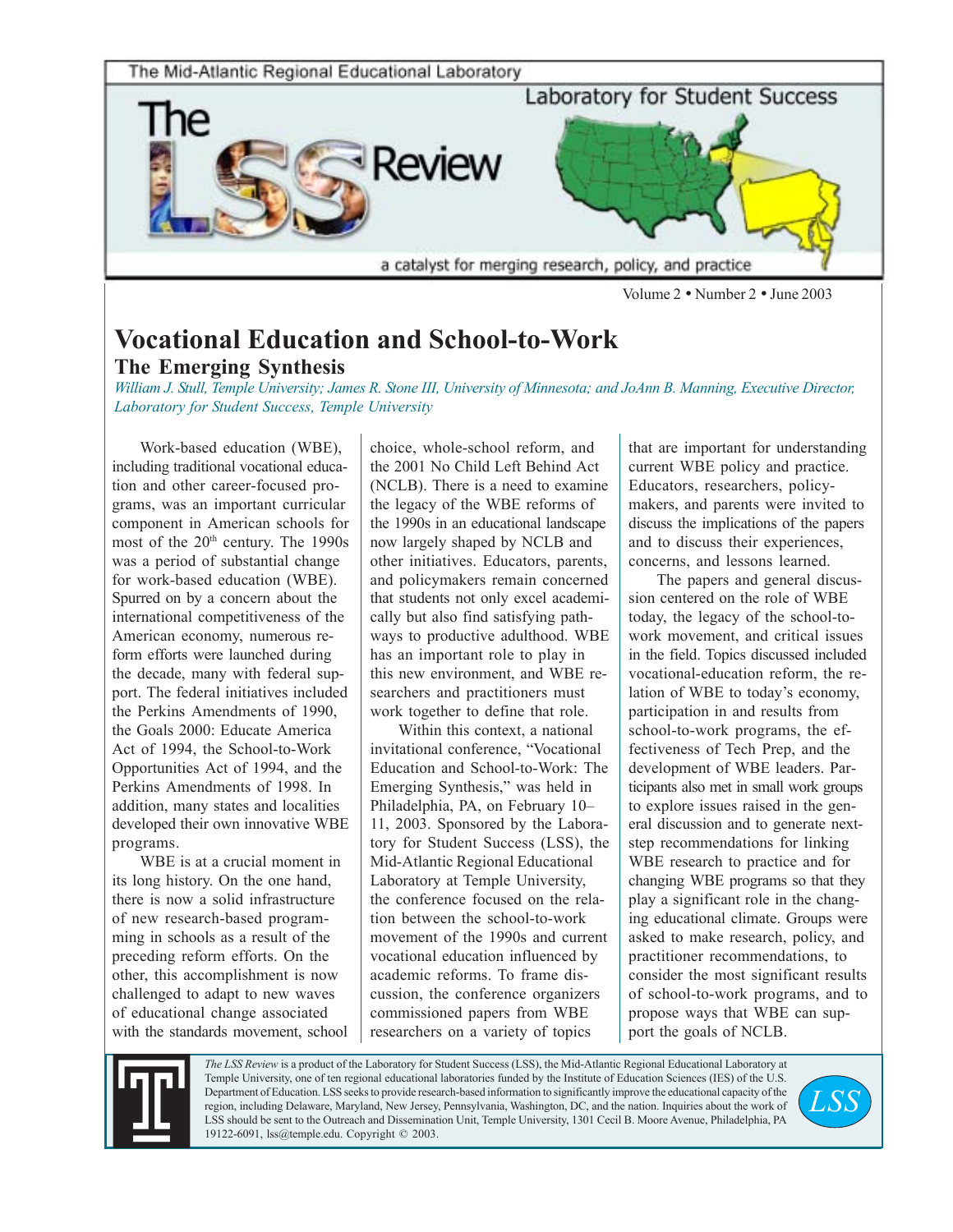This issue of the *LSS Review* provides a synopsis of those recommendations and summaries of the commissioned papers. In doing so, the issue contributes to a goal that conference participants identified as crucial to improved WBE: dissemination of research and practical knowledge in an understandable form that can facilitate the policies and school-level efforts that lead to successful transitions from school to careers for America's young people.

#### **Next-Step Recommendations**

Although not all work-group participants agreed on all points, the conferees achieved considerable consensus on next-step recommendations. Grouped under five headings, the recommendations are as follows.

#### **RESEARCH**

Since some of the conference papers presented evidence that vocational education is beneficial and practicable, the conferees recommended further research to explore and better understand the actual and potential benefits of vocational education. For example, research on the variables that influence students' curricular placement decisions should be conducted to deepen understanding of the characteristics of students in WBE programs and to reform WBE so that it best serves all participating students. Moreover, researchers should focus on the relation of vocational education to K–16 education and beyond as a whole, not just on high-school programs. Especially important to study is the effectiveness of connections between secondary and postsecondary WBE in programs like Tech Prep. To identify best practices and models that work, researchers should investigate the impact at the state level of career and technical education (CTE), school-to-work (STW) programs, and youth programs under the Workforce Investment Act (WIA) on educational outcomes.

More assessment of the impact of programs at the student level should also be conducted.

Because vocational education is not currently an educational priority for governments, participants suggested that researchers should look for resources for their studies from private-sector sources, including foundations and corporations. To support the funding of vocational education itself, researchers should explore whether or not, where funding for programs like CTE is lost or reallocated, more children are left behind through increases in dropout and other negative academic effects. Moreover, to supplement their efforts, American researchers should examine research from other nations, which may provide successful models for reforming and sustaining WBE. Researchers should also not overlook the value of WBE practitioners in collecting data on program effectiveness and outcomes.

#### POLICY AND IMPLEMENTATION

Conferees agreed that research must be linked to vocational-education policy and implementation of programs. For instance, policymakers should use research to develop standards for the evaluation of vocationaleducation programs. This work would determine which CTE and STW activities should be institutionalized and linked with state standards. Research findings can help policymakers explain to school administrators how the chosen activities help students pass basic skills assessments. It is also important that policymakers work to ensure that vocational programs meet current labor-market demands. Programs preparing students for engineering technologies and other technical professions in which workers are in high demand should be fostered. Since business skills are also in demand, WBE policy should support training in entrepreneurship and financial skills. More WBE programs should be designed to

lead to credentials recognized in the labor market, either postsecondary degrees or certificates and licenses in occupational fields.

Policymakers and WBE educators must look beyond the programs themselves to provide students with connections to careers. To promote effective curricular and career choice, schools should implement K–12 career guidance systems for students and parents. Facilitated by career counselors and vocational teachers, these systems should give students access to career information, including data on relative wages and advice on developing a full set of skills for workplace success. Guidance systems should also promote the notion that all students need to be prepared for work. Furthermore, policymakers and school leaders should advocate increased numbers of internships and mentorships, which have proven particularly helpful for guiding students toward appropriate college and career choices.

Like researchers, vocationaleducation practitioners face diminished federal and state government interest in the current policy environment. Advocates of vocationaleducation programs should look for alternative sources of support. Since locally driven programs often work best, advocates should focus on getting local legislators and employers to support programs. Other sources of community support should be cultivated, including parents, who can be effective advocates in the private sector.

#### ALIGNMENT WITH NO CHILD LEFT **BEHIND**

Participants observed that educators today are predominantly concerned with reforming school curriculum and instruction to meet the accountability requirements of the No Child Left Behind Act (NCLB) of 2001. Since the act focuses on achievement in academic subjects, vocational education may itself be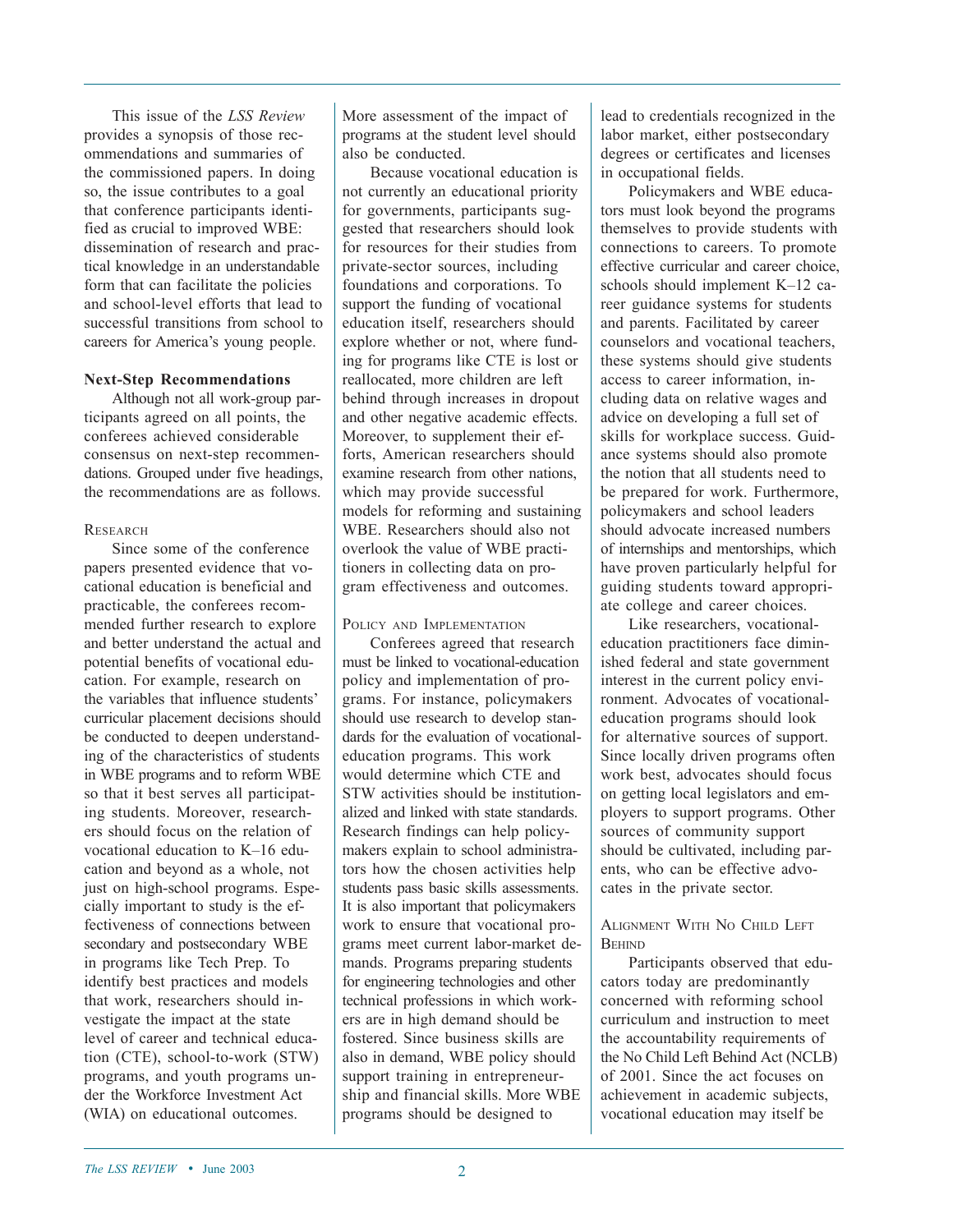left behind if its advocates do not attempt to align programs with NCLB efforts. To the extent that WBE increases school engagement, its demise may presage an increase in student dropouts. Participants proposed several recommendations toward that alignment.

Vocational educators should use their expertise to become active internal promoters of improvements in CTE and other programs linked to academic curriculum instead of merely reacting to the external pressure from NCLB. Schools should take advantage of the opportunity that NCLB provides for solving problems with some vocational programs, such as lack of academic challenge, low expectations, and tracking. School leaders should collaborate with policymakers and researchers in the development of strategies for merging improved CTE implementation with NCLB reforms. Common denominators like the emphasis on math skills in both CTE and NCLB should be found, and CTE courses should be made more rigorous where necessary to help schools and students meet NCLB standards and assessment goals. This work should involve greater integration of academic and vocational curricula.

To raise the academic quality of vocational education of all types and align programs with the goals of NCLB, resources and efforts that are now divided among programs like Tech Prep, STW, and WIA should be combined at the local and school levels. Moreover, to guide the integration of vocational education with NCLB reforms, researchers should provide educators with forecasts of the state of education (such as expected state assessment results) and the economy (such as wages and earnings) in the years during which NCLB is implemented.

#### **DISSEMINATION**

Conference participants emphasized that wide dissemination of findings from research and practice is essential to strengthening vocational-education efforts such as WBE that can affect national, regional, and local economies. To facilitate communication of findings, it was agreed that educators and disseminating agencies should work together to develop a comprehensive and consistent vocabulary for describing vocationaleducation activities and defining the roles of participants. Moreover, it is particularly important that research results showing advantages for students in WBE programs are disseminated to win support for WBE and to increase enrollments. Regional educational laboratories could take the lead in this effort. It is also important that dissemination of results from WBE research and practice includes private-sector leaders as sources and targets of information.

To promote the wider awareness of vocational education in the current policy environment, federal and business representatives should be included in important communications and conferences centered on vocational education. Including them may provide advocates with points of leverage needed to make vocational education a central education reform issue. To that end, one conference work group recommended the innovative idea of bringing together vocational-education stakeholders—education agencies, teacher associations, and business, industry, and labor groups—in one umbrella organization to represent vocational-education efforts nationwide. This organization would establish goals for vocational-education reform and develop a position paper carrying the charge that vocational education is for all students and leaves no child behind. This paper would be widely distributed to reform leaders, especially those in the Congress and the Department of Education.

#### PROFESSIONAL DEVELOPMENT

University education departments and school district professional development staff should devote more attention to establishing training for emerging leaders in vocational education. Initiatives for teacher and leader training in the private sector should be encouraged. Teacher training programs in universities should encourage new teachers to use career paths as a theme around which to structure academic curriculum. Policymakers and school leaders should actively recruit potential vocational leaders and teachers and support their ongoing training. Legislators in particular should provide fiscal supports for the professional development and certification of vocational leaders and teachers. Advocates of vocational education should work to make career-related teaching seem attractive to talented educators. In light of the need to integrate vocational and academic curricula, it is especially important to encourage teachers with high academic credentials to gain certification as vocational educators.

#### **CONCLUSION**

The conference papers, general discussion, and work groups all pointed to the conclusion that vocational education, especially when it is linked to academic standards such as those mandated in NCLB legislation, can benefit students' academic learning and help prepare them for lifelong success. Increasing knowledge among policymakers and educators about effective vocational-education practices is both achievable and necessary. Strengthening the links between evidencebased research and vocationaleducation programs can benefit both students and all those in the school and larger community who share the responsibility for helping them make the transition from school to work.  $\mathcal{H}$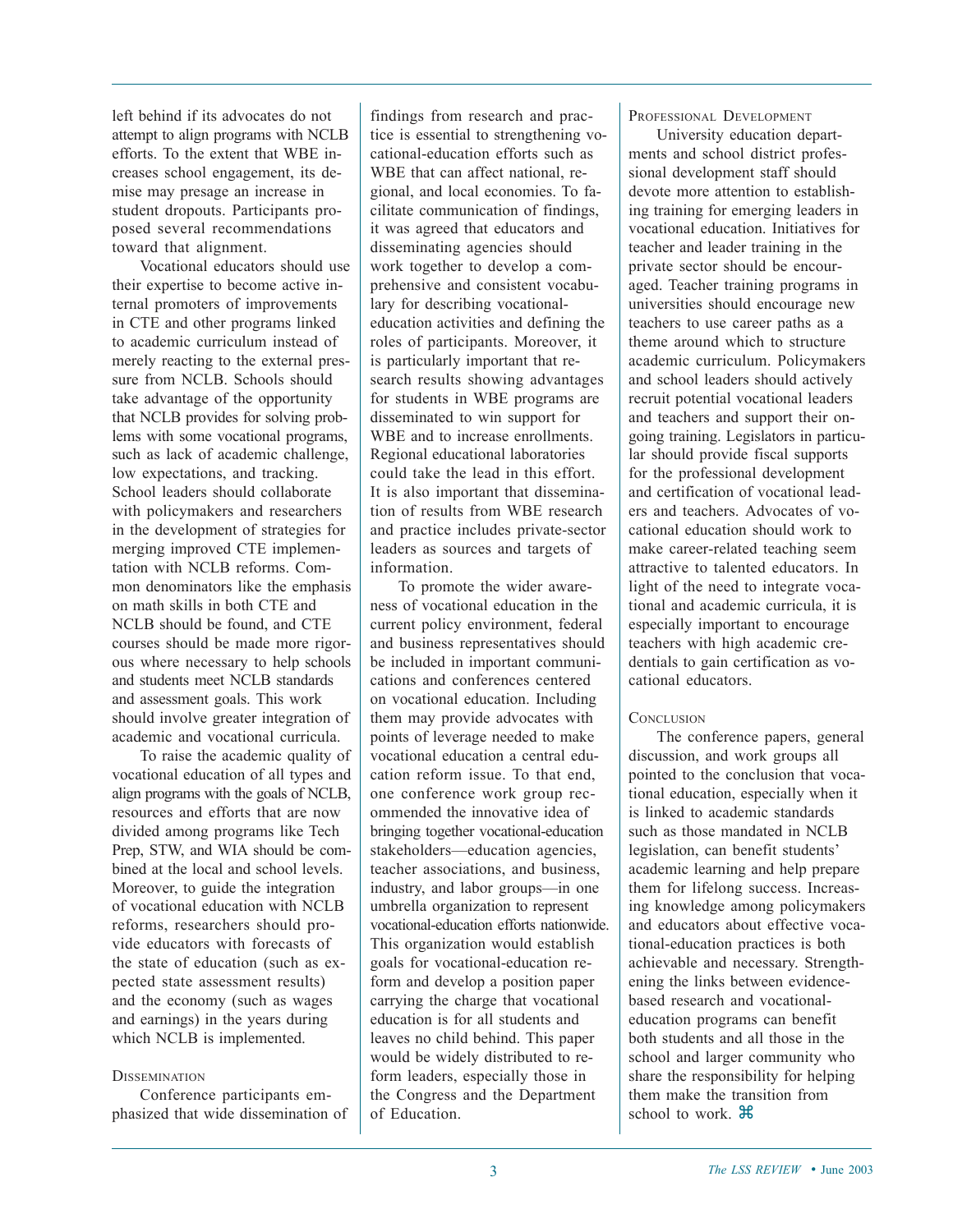## **Overview of Work-Based Career and Technical Education in the American High School**

*Kenneth Gray, The Pennsylvania State University*

The terms work-based education (WBE) and career and technical education (CTE) both describe high-school coursework in which the performance goals include work-related skills as well as academics and the outcome goals include successful transition to work and higher education. This paper reviews the history and context of high-school WBE programs, describes the characteristics and extent of programs today, and examines WBE teachers and students.

#### **History and Context**

Work-based education has significant historical foundations. Before the  $20<sup>th</sup>$  century, high school was not widely attended and featured only one academic curriculum for privileged children. However, increasing numbers of working-class children began to attend high school in the  $20<sup>th</sup>$  century, presenting educators with a problem. These students were bound for work, not college; the academic curriculum was largely irrelevant to them. The solution was to divide the curriculum into academic and vocational programs. Some argued that it would be more democratic for all students to follow an academic program; others recommended integration of academic and vocational curricula. The debate over the value of this division continues.

Work-based education views students as individuals; thus one curriculum cannot appeal to all. The common academic curriculum, in contrast, focuses on what is best for all students. Work-based education exists in a complex context that includes problems such as poor academic skills and high dropout rates as well as reform strategies aimed at solving the problems. Most national and state reform efforts

now focus only on academic skills and high-stakes examinations. Although WBE practitioners have argued that increased testing and coursework requirements decrease the time available for electives and thus reduce CTE enrollment, research suggests that instead, CTE students take more academic courses.

The emphasis on academics influences postsecondary plans. Most students plan to get a 4-year college degree and pursue a professional career. Of respondents to a 2001– 2002 survey of 4-year college freshmen, only 4% of males and 1% of females indicated plans for a nonprofessional technical career. Despite their preference for postsecondary education, in reality a third of students go to work after graduation. Further, while college enrollment has risen, college success has not. The 6-year graduation rate at Division-One universities is about 50%. High-school dropout also remains a national concern. Between the 8<sup>th</sup> and 12<sup>th</sup> grades, one in every four students drops out. Among Hispanic American students, the dropout rate is estimated to be almost one in two. These students are least likely to be enrolled in CTE, which is associated with lower dropout.

The present workforce context suggests a need for technical training. Professionals with 4-year degrees are generally assumed to be the largest group needed in the high-skills/high-wage workforce. However, technicians are in equal and, in some fields, greater demand. While firms recruit professionals like engineers nationally or internationally, they look for technicians locally. Regions without a growing technically trained workforce will have difficulty supporting highvalue businesses.

Learning theory indicates that technical training is essential. Most high-school instruction is based on the assumption that knowledge can be learned apart from practical context. Yet cognitive research finds that knowledge learned out of context remains unusable and is quickly forgotten. Classes taught in decontextualized modalities are effective only for a small number of students. For most students, skills and knowledge are best learned within realistic situations.

#### **Work-Based Education Today**

An important characteristic of WBE today is that it is elective. While most states have mandated graduation requirements, these typically do not include WBE courses. To follow a WBE curriculum, students must commit to more courses and effort. The teen in the academic middle may find it easy to decline WBE. A second important characteristic of WBE is that most of its funding is local. This money is difficult to raise; public pressure holds funding constant. Programs without sufficient enrollment are eliminated. Reformers must ask whether students will elect WBE programs, because if they do not, local school districts will not offer support. Reformers must focus on how programs can be improved while remaining interesting. Faced with current proposals for WBE as a modality to teach academics, not occupational skills, WBE professionals worry about students' reactions to these changes. The enrollment decline in technology education suggests that students do not enjoy applied math and science coursework that lacks vocational content. Practitioners feel that such unappealing curricula may destroy WBE.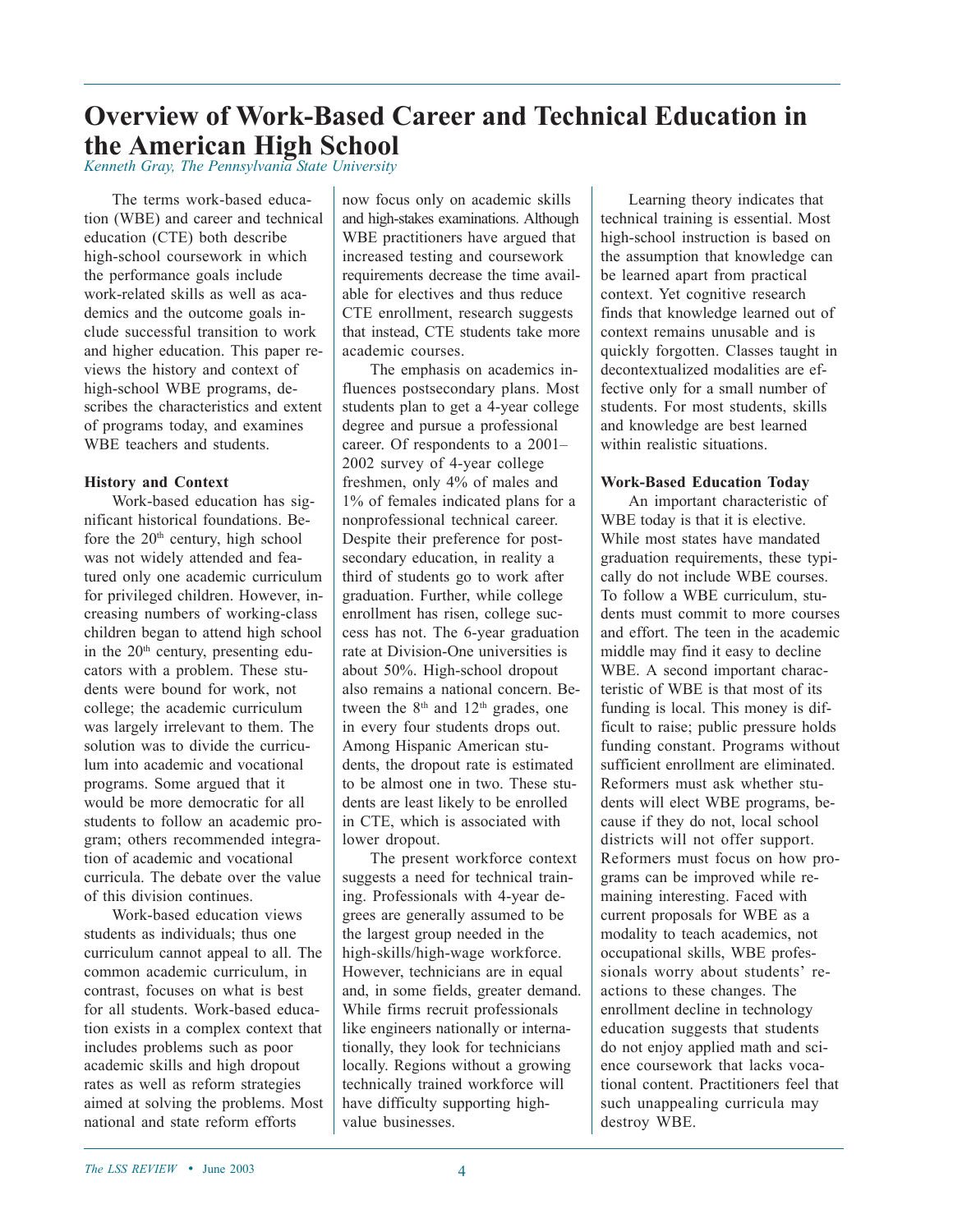High-school WBE is extensive. One fifth of credits earned are in WBE coursework. In 1998 the average number of CTE credits completed was 3.17. Students who elect CTE courses can be divided into two groups: those who take CTE courses as electives to gain skills, and those who take at least three related courses in a single labormarket area. These students, called "concentrators," make up one quarter of the U.S. high-school population. The number of CTE credits earned declined in the early 1990s, mostly because of economic trends leading to a consensus that academic coursework was required for college and economic security. Since the mid-1990s, however, CTE course taking has increased, particularly in trade/industrial and health occupations.

#### **Teachers and Students in Work-Based Education**

About 25% of secondary teachers are CTE teachers. Of these, 79% teach in comprehensive high schools, the rest in vocational high schools. In comparison to academic teachers, CTE teachers are older and more often male. Because in most states, certification in trade/ industrial, law enforcement, and health fields requires work experience, not academic degrees, 16% of CTE teachers lack degrees. Generally, however, states have made certification requirements more rigorous. There is also a shortage of both academic and CTE teachers, but the stakes are higher for CTE, since inability to fill a vacancy can lead to program elimination. Meanwhile, university programs offering CTE certification have declined. Of the 432 institutions offering CTE programs in the 1980s, about two thirds remained by the 1990s, often in consolidated form. An important effect of this reduction is that certifying institutions can no longer offer a variety of discipline-specific programs.

In a 1998 study, 70% of highschool graduates completed an academic concentration, 20% a combined academic and CTE program, 4% a traditional CTE-only concentration, and 6% no concentration. Males were more likely to complete both a combined and a traditional program. African American students were significantly underrepresented in traditional programs. Hispanic American students were underrepresented in both academic and traditional concentrations. Similar percentages of academic and combined program students take a 3-year math and science sequence. Considering that combined-program students also take about 6.5 credits of CTE, this similarity is unexpected.

Curricula including CTE positively affect student performance and outcomes. In the 1998 study, traditional CTE students were the worst prepared for high school, while academic students were the best prepared. Significantly, while academic concentrators entered high school better prepared than combined concentrators, the achievement gap was small or insignificant by graduation. Traditional CTE students graduated with the lowest achievement. Moreover, employers are generally satisfied with the skill levels of CTE graduates. The probability of combined-program graduates going on to college is 60%. These students have a higher GPA and are more likely to persist in their freshman year than most highschool students. Students who complete a CTE concentration and pursue related employment earn higher wages and experience less unemployment. Further, taking CTE courses is related to persisting to graduation, with the relation maximal at a ratio of 3 CTE credits to 4 academic. Most important, this dropout-prevention effect was strongest for those students at greatest risk of dropping out at

entry to high school: those with test scores and GPA at entry one standard deviation or more below the mean. For most youth with special needs, who earned 43% of vocational credits in 1992, CTE is a beneficial curriculum.

Research suggests, then, that CTE teaches the academic skills valued in current education policy. Nevertheless, there is room for instructional improvement. In typical CTE classrooms, teachers miss opportunities to teach and reinforce communications, math, and science principles. Particularly when teachers lack advanced degrees, the academic skills they are asked to teach are those they have never formally studied. In one survey, 35% of CTE teachers indicated they needed math instruction. Half needed help teaching science concepts, integrating communications skills in their classes, and aligning skills with state standards. Fully 80% indicated not receiving staff development in these areas.

#### **Conclusions**

This overview indicates that WBE is a helpful alternative for some high-school students for whom an academic program is inconsistent with interests, aspirations, or learning style. Reformers must improve WBE so that it remains an attractive alternative for a critical mass of students. The stereotype of a CTE student as academically backward is generally not true. While CTE students enter high school less academically qualified than their peers, they show no achievement gap at graduation. Following a CTE curriculum reduces dropout risk, and two thirds of those CTE students who also take an academic concentration proceed to college. Policies to improve teacher training and local program support are needed to ensure that WBE can continue contributing to student success.  $\mathcal{H}$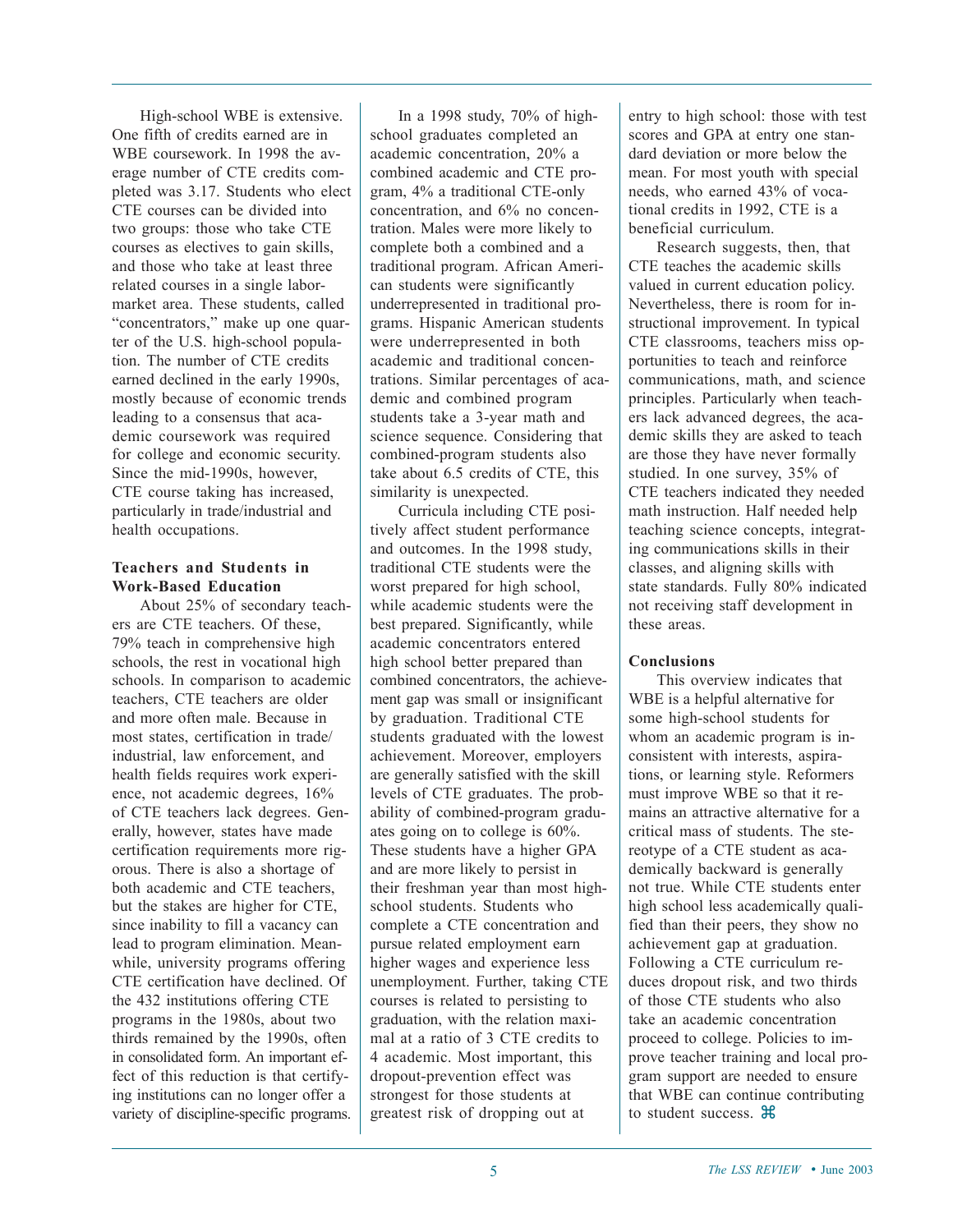# **Developing the Next Generation of Leadership in Work-Based Education**

#### *N. L. McCaslin, National Dissemination Center for Career and Technical Education, The Ohio State University*

The greatest challenge facing work-based education (WBE) is the development of the next generation of leaders. The number of experienced WBE leaders is declining because of retirement of career-and-technicaleducation administrators, lack of coordinated policies for recruiting and developing leaders, and economic and social changes, like the increasing importance of information technology, that make the future role of WBE leaders uncertain. Meeting this challenge requires promoting the development of WBE leaders who can see the future, identify future workers' needs, and implement educational reform. Promoting WBE leadership also demands a learnercentered, interactive model of leadership development.

The development of WBE leaders is influenced by the Perkins Vocational and Technical Education Act Amendments of 1998 and the No Child Left Behind Act of 2001. The Perkins amendments require states to identify core indicators of student attainment of state-established vocational and technical skill proficiencies, attainment of related credentials, and placement in and completion of postsecondary education, advanced training, or employment. The No Child Left Behind legislation focuses on strengthening accountability for results, increasing flexibility and local control, expanding school-choice options for parents, and emphasizing proven teaching methods. Both these laws are intended to ensure equal educational access, promote educational excellence, and help close the academic and technical skills gap between disadvantaged minority students and the majority.

Effective WBE leadership plays an important role in achieving these intentions. To increase understanding of WBE leadership development in this context, this paper examines methods of delivering leadership development programs, suggests content for such programs, and describes an exemplary program. The paper concludes with recommendations for implementation and policy support of programs.

#### **Methods of Delivering Leadership Programs**

Several approaches to delivering leadership programs are currently available. The first is the widely used face-to-face approach, which includes regularly scheduled meetings through which potential leaders develop their leadership skills. Many postsecondary institutions offer face-to-face leadership programs for teachers and administrators. As of 2001, 25 states offered a statewide leadership academy, consortium, or institute. Twenty-two of the programs are for principals and superintendents; some of these are also open to teachers and staff members. Successful completers of statewide programs generally receive a certificate from the sponsoring agency. A more recent approach has been to deliver leadership-development programs online, either synchronously or asynchronously. Programs offered through this approach vary from short onetime sessions to integrated programs of several sessions with relevant learning activities. The increased availability of computer technology has made it possible to combine the faceto-face and online delivery methods.

#### **Content of Leadership Programs**

The content of programs to train WBE leaders is influenced by current issues in education, including decentralization, educational options, accountability, and reconfigurations in learning environments. Recommended

content for training of WBE leaders has been identified. State leaders should learn to work collaboratively in a political environment, balance multiple priorities, manage resources effectively, advocate WBE, and promote accountability. College and school WBE leaders should learn to build coalitions, master technology, tolerate ambiguity productively, understand multiculturalism, and develop vision, confidence, courage, and judgment. The following program delivers such content for WBE leaders nationwide through a combined face-to-face and online approach.

#### **National Leadership Institute**

In 2001, the National Center for Career and Technical Education established the National Leadership Institute. The 2001–2002 program consisted of 33 scholars from 11 states, and the 2002–2003 program includes 25 scholars from 13 states. Each scholar in this nondegree program must develop an individual leadership plan for enhancing leadership capability and achieving career goals. The 12-month program includes face-to-face meetings, online meetings via distance technology, the leadership plan, mentorships, internships, and thought-provoking readings and discussion.

The institute helps current and future WBE leaders plan and implement effective programs, create conditions for high learner achievement and skill building, meet political and financial challenges, lead educational reform, use research and evaluation effectively, engage in continuous learning, and understand leadership. The program addresses five major themes. First, leaders develop leadership capability through training in leadership philosophy, style, and skills and in perpetual learning. Second, leaders learn to establish a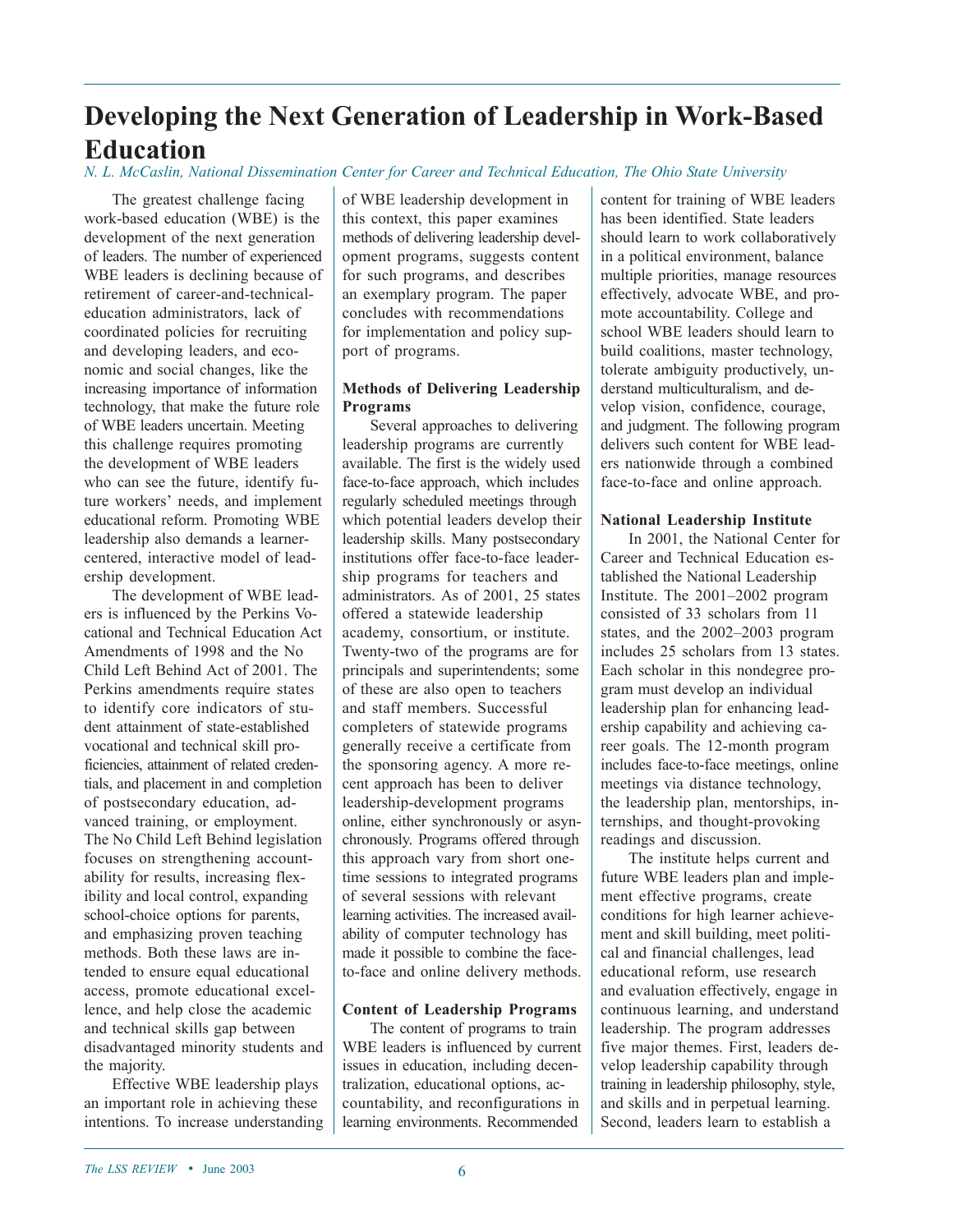vision and mission for WBE through workforce development, academic achievement, and evaluation and accountability. Third, leaders address issues related to leading change, including change processes and education reform, establishing and monitoring partnerships, risk taking, conflict resolution, and new models of career and technical education. Fourth, leaders study aspects of policy development, including decision-making processes, legislative and budget processes, high-impact communication, networking, and influencing policy. Finally, leaders develop cultural understanding, learning about diversity and pluralism, ethics, civility, and globalization.

#### **Recommendations for Implementing Leadership Programs**

Candidates for WBE leadership programs should have a passion for excellence and a willingness to take risks. Candidates should be committed to high achievement, actively seeking new and creative ways of implementing WBE and solving problems. To encourage network development and mutual support, the number of participants in a leadership program should not exceed 35. Participants should collaborate in cohorts to develop group relationships, balance group and individual growth, provide a challenging learning environment, and effectively address tensions that arise.

Leadership programs should focus activities on a specific vision for WBE that acknowledges the importance of WBE in preparing students for the workforce. Programs should focus on key themes and emphasize action learning in which participants work together on real problems or case studies that address the challenges in WBE today. Programs should also include meetings with state and national leaders and discussion of strategic agendas for advancing WBE.

Individual leadership plans are crucial to program success. The plan should feature each participant's

vision for WBE and an action plan that includes goals, areas of development, barriers and facilitators, resources, a realistic timeline, and opportunities for evaluation and reflection. Mentorships and internships should be key components of leadership plans and implementation. Formal mentorship agreements should define the goals, activities, resources, outcomes, and timeline for the mentorship. Internships should engage participants in experiences beyond their current leadership position in order to move them to a higher level. Those completing internships should prepare an evaluative report reflecting on their experience.

In general, leadership programs should provide challenging learning experiences, opportunities for written reflection on learning and clear feedback about performance. Programs should provide resources and rewards to facilitate achievement of goals. Finally, programs should evaluate their effectiveness through data from participants and program leaders.

#### **Policy Recommendations for Leadership Programs**

To develop a high-quality and economically competitive workforce, the United States must have effective WBE leadership programs. To that end, coordinated policy is needed from the national to the local level. At the national level, Congress should further amend the Perkins Act to provide awards for graduate education of WBE educators. Perkins should also provide awards for individuals selected to participate in national noncredit WBE-leadership programs and fund mentors and internship supervisors for such programs. The Office of Vocational and Adult Education should develop regulations to enhance training for WBE teachers and should sponsor conferences that address the concerns of WBE leaders. Moreover, national education associations like the Association for Career and

Technical Education should support leadership programs through activities such as conferences and special studies. Associations should work with the private sector and with national governmental groups like the National Governors Association to promote legislation supportive of WBE.

In states, legislatures should fund postsecondary WBE leadership curricula and other innovative training programs. To increase the supply of WBE leaders, legislatures should provide education incentives such as scholarships. Furthermore, state education agencies should sponsor conferences on WBE leadership and activities that train WBE leaders in current topics such as career academies and integration of academic and technical skills. Agencies should also identify and nurture WBE teachers with potential to become effective leaders.

At the local level, diverse groups like community colleges and businesses should form partnerships to conduct WBE leadership development. Schools and districts should provide WBE teachers and administrators with time and financial assistance for participating in leadership development. University researchers should focus more attention on best practices in leadership programs and effective recruitment of leaders from diverse populations. Business and labor organizations should fund WBE leadership programs and provide educational opportunities such as internships. Business and labor leaders should serve as speakers in WBE leadership programs.

All stakeholders should collaborate to promote WBE leadership. If education for the workplace is to keep pace with rapid economic and social changes, it needs strong leaders. With effective training programs, WBE leaders can acquire the skills that will in turn raise the skills of the American workforce.  $\mathcal{H}$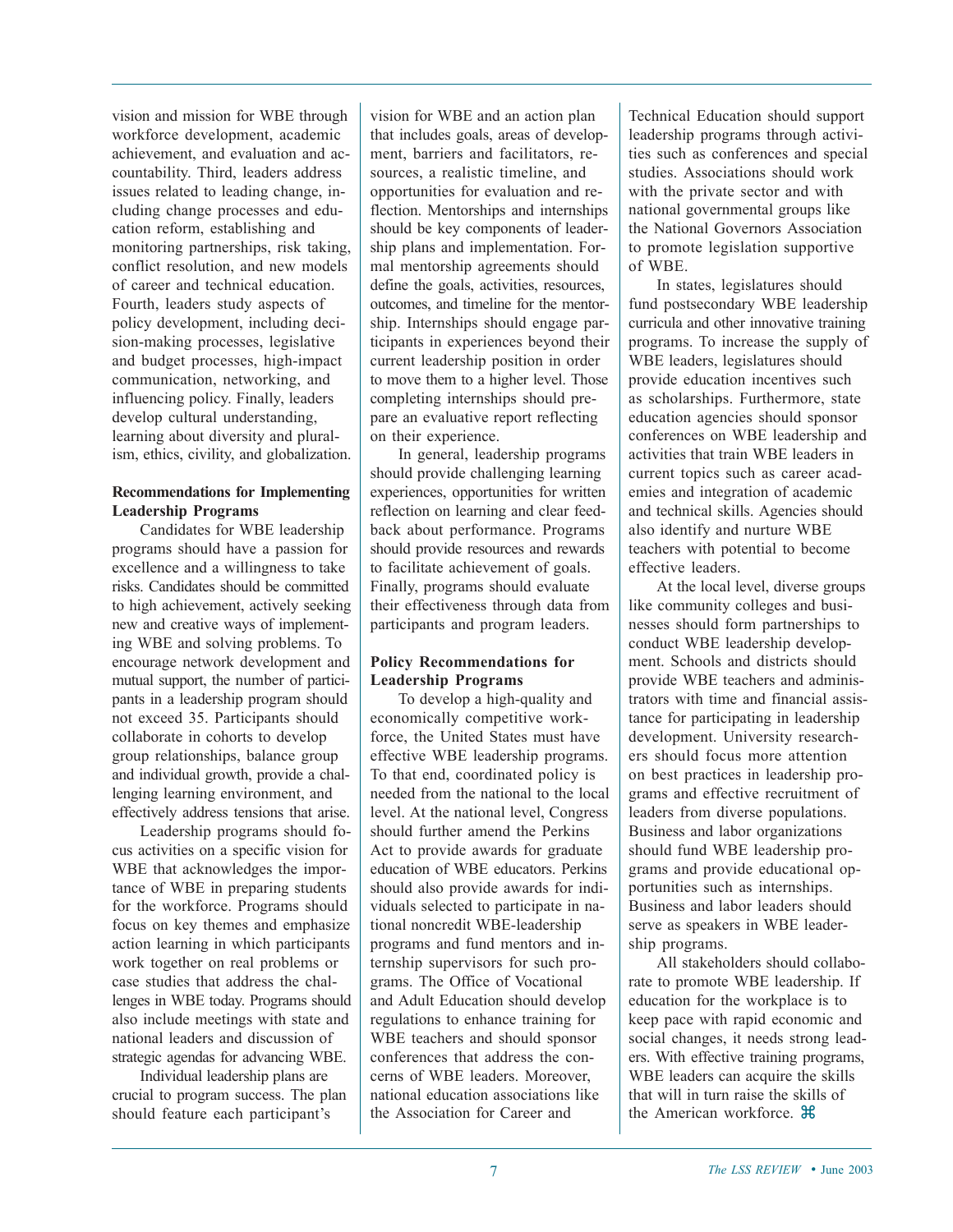## **Work-Based Education and Reform**

*Theodore Lewis, University of Minnesota*

The vocational-education (VE) community responded reactively to the 1983 report, *A Nation at Risk* (NAR), and to the academic reforms it engendered. The community pursued a separatist approach to reform. In doing so, it committed a strategic error. By laying particular claim to students it deemed non-collegebound, the community validated the traditional view of VE as exclusively for children at the socioeconomic margins. VE reform rejected academic literacy in favor of workplace literacy in which affective skills such as teamwork are valued and academics are limited to basic skills. Thus VE remains at the curricular margins in schools, while calls within the field for integrating academic and vocational knowledge go unheeded. This paper considers the context of VE reform and discusses the reaction of the VE community to two waves of reform following NAR. It explores the implications of curricular tracking and proposes reform that offers vocational literacy to all students.

#### **Reform Context**

For most of the  $20<sup>th</sup>$  century, VE was an alternative to the dominant academic curriculum. The curricular paths were separated after the debate on VE between John Dewey and David Snedden. Dewey argued that VE should lead to critical citizenship and that curriculum should focus on general vocational knowledge for all. Snedden argued that VE should lead to jobs, that curriculum should focus on job-specific knowledge, and that students' occupational potential should determine their curricular path. Job-specific VE has persisted, although the conditions justifying it have disappeared. The industrial economy supporting VE has metamorphosed into today's information economy requiring knowledge-based

work and workplace dispositions such as cooperativeness and adaptability.

In this context, does the vocational track still provide adequate workplace preparation? Those technical skills that are still important can and sometimes must be gained through college programs and industry apprenticeships. High-school VE on the old job-specific model seems insufficient and unnecessary today. Meanwhile in Europe, a reform movement toward a "new vocationalism" has developed, featuring emphasis on combining academic and technical curricula. The new vocationalism is not part of mainstream reform in America. However, the 1998 Perkins Act Amendments did stipulate that vocational programs improve both the academic and technical skills of participants. The new-vocational emphasis on curricular integration was thus established legislatively, moving VE away from Snedden's view. Yet Dewey's conception is far from being achieved.

#### **First-Wave Reform**

NAR argued that global economic competitiveness demanded greater academic rigor for all students. Connections between academics and the economy characterized the first wave of reform following NAR. Schools strove to bolster academics, and enrollment in VE consequently declined. Vocationalists reacted by arguing that VE complemented academics. The 1980s saw a sharp change in VE, with education for jobs being supplanted by education for broader ends. A national commission made the case for continued public-school VE by arguing that an academic focus harmed students not bound for college. The commission suggested that VE address nonacademic goals such as personal attitudes, communication skills, employability skills, and

career planning. It is difficult to distinguish aspects of first-wave vocational advocacy driven by genuine reassessment of the nature of VE from those that were defensive and selfserving. One must question whether reform advocacy offered students unique skills compensating for the opportunity costs of foregone academics. It is unclear whether the goal of providing students with general skills instead of job skills was beneficial. Far from beneficial was the avoidance of issues of curricular segregation. In this period, VE increasingly became a curriculum for the socioeconomically marginalized. VE researchers and educators generally remained silent on this score.

#### **Second-Wave Reform**

By the 1990s, arguments against academically focused reform of VE gained momentum. In a second wave of reform, consensus emerged that global competitiveness could be increased by improving not academic literacy but workplace literacy. Focusing on workplace literacy and building on the idea that schools should support the non-college-bound, VE developed its nonacademic version of reform distinct from mainstream reform. This wave derived legitimacy from commissions that recommended workforce skills and from Tech-Prep initiatives geared to workforce training. Reformers did address academicachievement issues by advocating applied academics and curricular integration, but they failed to address vocational tracking of the marginalized. While this separatist reform wave was premised on the idea that most students were non-collegebound and thus needed work skills, it claimed academic respectability through curricular integration. Meanwhile, the academic standards for vocational students remained low.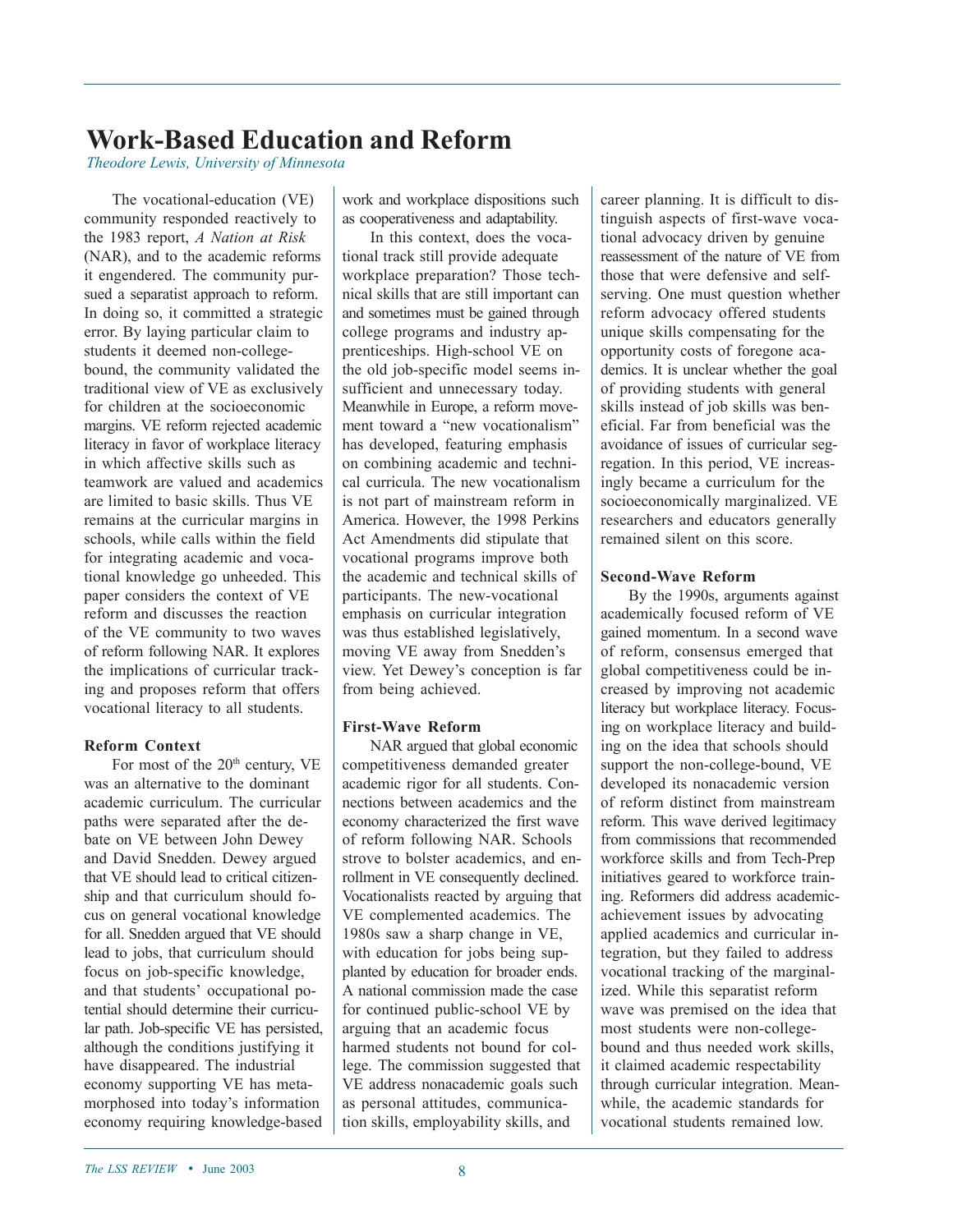Curricular integration was a fundamental element of vocational legislation in this period. Analysts praised the goal of integrating academics and VE but questioned whether it could be achieved through legislation alone. Comprehensive, effective curricular integration would require systemic restructuring through whole-school reform. Despite its rhetoric, secondwave reform left VE a vehicle for segregation, not integration.

#### **Tracking**

Admittedly, the decades of reform since NAR have been a period of creativity in VE. New forms of schooling such as career academies were developed, new articulations of secondary and postsecondary education suggested alternative pathways for the underprivileged, and new theories such as critical pedagogy were explored. Yet despite these efforts to bridge the academic–vocational divide, schools continue to structure curriculum in inequitable ways. If academic and vocational teachers planned curriculum jointly, students could see correspondences between subjects, and effective integration with academic and vocational knowledge would be possible. But existing curricular integration largely involves applying academic knowledge in vocational courses, burdening vocational teachers without raising the low status of their courses.

To provide an effectively integrated curriculum, schools would also have to abandon segregative tracking practices. Separatist reform ensured the survival of VE but also reinforced the separation of students into different curricula and career paths. Emphasis on workplace literacy allowed employers' needs to dictate what students learn. Though employers claimed to need highly skilled workers, they disregarded highly academic skills like foreign-language mastery. Instead they encouraged modest academic accomplishments and strong social skills. Abandoning tracking

would mean revising this relation between schooling and employer needs.

Although vocational researchers ignored tracking, social scientists analyzed it extensively. Many identified VE as the primary instrument of continuing segregation in schools. The negative consequences of tracking minorities were well documented. African Americans typically receive socially undesirable curricula—general or vocational tracks leading to menial social positions. Minority students are often placed in low-status courses despite superior test scores or grades. Students placed in lowability curricula tend to remain there in subsequent years. This problem seems impervious to reform. A study of tracking in high schools with different levels of African American enrollment found that established school procedures existed for using achievement scores and teacher recommendations to make tracking decisions. A belief prevailed that students' educational prospects cannot improve after they begin high school. Thus tracking was viewed as merely accommodating the student characteristics.

In schools that have attempted to de-track, parental resistance associated with privilege has arisen. One study concluded that some parents resisted de-tracked classes for fear that racial mixing would result, reducing the power differential they wished to maintain between their children and minorities. Parents sustained leverage over curriculum by the threat of flight. These findings support the argument of education critics that schools assign superior status to the knowledge of the socially privileged. Some critics propose solving this inequity by encouraging working-class parents to find ways to gain power. Others contend that legal action against tracking is appropriate, because in tracked curricula, educational opportunities are not equal to the extent required by law.

#### **Vocational Literacy**

Although Dewey's ideas are often cited as the theoretical basis for current vocational reform, its separatist practices oppose his vision of comprehensive VE for all. Reform has approached Dewey by recommending connections with academic subjects, but its tracking practices are precisely what made Snedden's view of VE revolting to Dewey. The VE community is wrong to resist broad academic reform. When schools are pressured to improve the academic performance of all students, those children traditionally left behind in VE classes benefit. Large numbers of students in nonacademic tracks are capable of improving their performance if given better opportunities to learn. Further, by holding all students to high achievement standards, academic reform can encourage schools to abandon tracking. Academic standards motivate schools to find alternative strategies that help all students excel.

In a de-tracked curriculum, VE would function chiefly as education about work. Offered to all students, it would feature reformulated curriculum based on what students need to know and experience about work to prepare them for responsible and critical citizenship. This curriculum would inculcate *vocational literacy* synthesizing knowledges, experiences, and dispositions learned through activities pertaining to work. The curriculum would highlight collaborations across disciplines and combine academic and vocational knowledge through contextualized learning. Activities could include modules on pertinent topics such as "Inside the Computer," structured work-related projects, and actual work experiences. Efforts to increase vocational literacy would be neutral to race, socioeconomic status, and probable student destinations. If VE is to survive amid persistent calls for increased academic rigor, it must pose intellectual and creative challenges for children across the spectrum of abilities and interests.  $\mathcal{H}$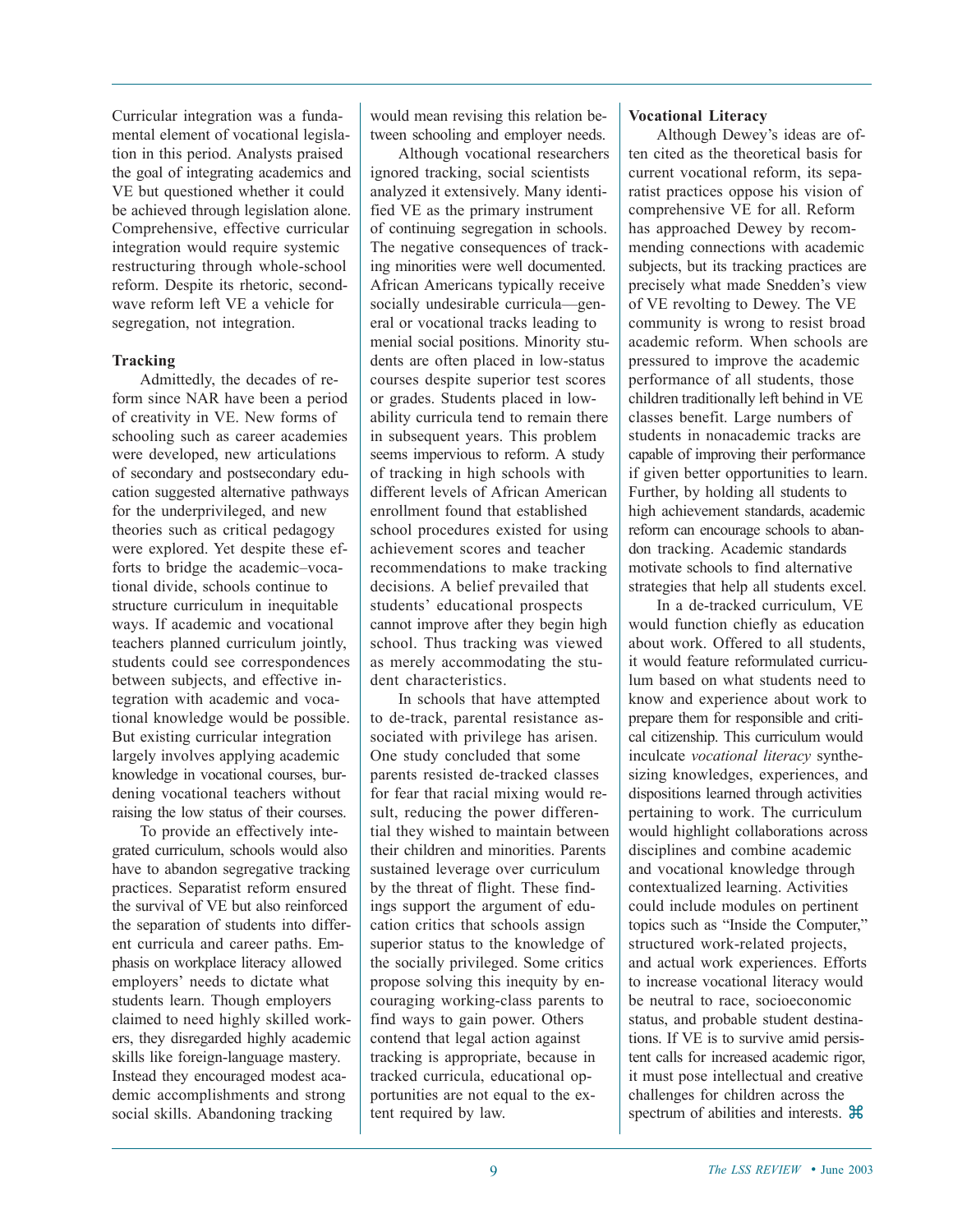## **Curriculum and Learning in Work-Based Education Implications for Education in the New Economy**

*Hugh Munby, Nancy L. Hutchinson, Peter Chin, Joan Versnel, and Michael Zanibbi, Queen's University, Canada*

In recent decades, the most popular work-based education (WBE) programs in Canada have been cooperative education (co-op). These programs consist of credit courses for  $11<sup>th</sup>$ - and  $12<sup>th</sup>$ -grade students, with in-school and (typically unpaid) workplace components. This paper examines recent developments in WBE in Canada. The paper analyzes the academic/vocational dualism in secondary education as a threat to WBE, explores education reform related to WBE, and considers the knowledge economy into which graduates move. The article also shows the insufficiency of a skills emphasis in preparing students for that economy and offers knowledge-economy thinking and entrepreneurship education as alternatives. Curricular and research recommendations are also offered.

#### **The Basic Dualism**

By offering a route different from that leading to postsecondary education, WBE has reinforced a longstanding dualism in education between academic and vocational curriculum. The dualism is unbalanced, mirroring the higher social status given to theoretical knowledge than to technical knowledge and vocational practice. So pervasive is this privileging that assessments of WBE are frequently based on academic indicators, reinforcing the dualism. Thus programs are viewed as valuable when they help students maintain good grades and take difficult courses. The privileging extends to Canadian universities, which often do not accept high-school co-op credits. The emphasis on the academic pole of the dualism overlooks the point that education must ultimately prepare all students for the world of work.

#### **Reform Efforts**

Two Canadian provinces have initiated curriculum reforms to improve the school-to-work transition, but research suggests that these reforms have met with little success. British Columbia implemented an applied academics curriculum to integrate academic and occupational education. However, the content was less rigorous than that in the competing academic courses, and enrollment declines have rendered the reforms nonviable. Ontario also introduced reforms, including a more demanding 4-year curriculum (replacing the province's 5-year curriculum), a required career studies course, and a teacher advisor program (TAP) including career planning. Coop was recommended for all students.

Studies of the Ontario reforms have reported distressing results. The more challenging 4-year curriculum resulted in fewer credits being awarded, especially in mathematics. New WBE courses were hampered by small enrollments and lack of facilities. Moreover, the 4-year program decreased opportunities for students to participate in co-op, although a chief aim of the reform was to enhance such programs. In one study, only 15.2% of students indicated they were taking or intending to take co-op. Of those not taking the program, 33.6% cited inability to schedule it, and 8.1% cited fear that co-op would prevent their graduating in 4 years. Additionally, the TAP program appears ineffective, with students rating TAP as less important than parents and friends in influencing career plans.

Standardized testing with published results has been implemented in Ontario at the same time as WBErelated reform, making classroom teachers reluctant to grant to career education time otherwise available for academic work. Researchers have argued that these practices decrease the likelihood of implementing reform elements designed to meet nonacademic expectations. The province

has not prepared teachers to understand how career-preparation experiences differ from traditional academics. Because teachers know academic subjects best, they understandably stay with what is most familiar under the uncertainties of reform. To change this trend, teachers need to be given increased exposure to workplaces other than their own. Curricular change seeking to redress the academic/vocational dualism will flounder unless teacher education programs help teachers understand the need to abandon the dualism. Further, curriculum integrating WBE and academics requires assessment measures that honor the changed nature of learning and that help students meet the challenges of the knowledge economy.

#### **The Knowledge Economy**

The term "new economy" or "knowledge economy" encompasses economic activities that rely on information and communication technologies and related innovations in production, finance, and work. The imperatives of the new economy and WBE reform are related. Research shows that the educational bar is higher for job seekers in this new, knowledge-based economy; high-quality education preparing students for rapidly changing workplaces must be provided for all. Schools must foster innovative knowledge in the workplace. This demands both ending the academic/vocational dualism and embracing WBE for all students. Education must move beyond old-economy thinking that assumes that formal knowledge can be readily transferred to workplaces. This rationalist view must give way to recognition that the new economy demands experiential knowledge.

#### **The Skills Response**

The shift to the knowledge economy has increased demand for highly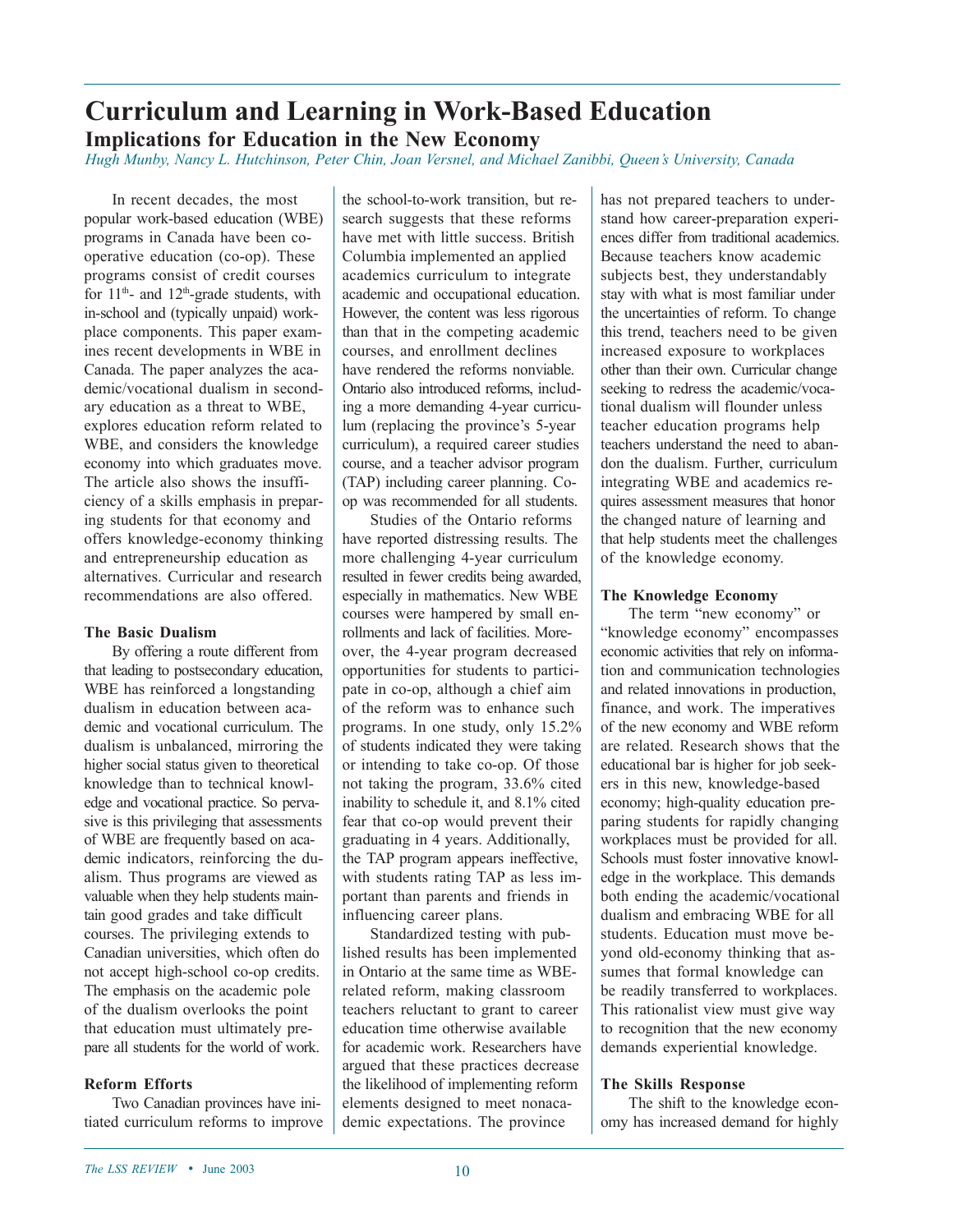skilled workers. Employers' declarations that many entering the workforce lack necessary skills have prompted responses to address the skills gap. One such response has been the development of essential skill profiles to increase employee productivity and skill portability. A second response has been development of skills sets related to employability. In 1991, the Secretary's Commission for Achievement of Necessary Skills (SCANS) identified fundamental skills and workplace competencies needed by American workers. In Canada, the Employability Skills Forum produced tools for enhancing employability in three skill categories: fundamental, personal management, and teamwork.

Unfortunately, there is little evidence that these responses have succeeded. Employers require highly context-dependent skills. A skills-list approach to developing curriculum overlooks the importance of context in today's economy. Workers must adapt to new circumstances and acquire new skills throughout life. Further, workers must do more than perform rote skills; they must participate in team projects and take responsibility for end products. This work requires not a greater number of occupation-specific skills but a greater ability to function in work systems that demand varied skills and autonomy. Today's workplace features a less hierarchical management structure with more decisions made by workers, yet the educational system preparing them for work remains hierarchical, unable to train workers to anticipate and respond to rapid change. A skills focus, then, has little point in school-to-work curriculum. We need a curriculum that helps students learn in the workplace how to use and adapt skills in response to change.

#### **Knowledge-Economy Thinking**

Curriculum thinking must match knowledge-economy thinking.

Predictability, an idea basic to curriculum planning, must be questioned. Given unpredictability in the new economy, curriculum thinking should stress change and uncertainty. Yet certainty can be found at a different level. An analysis of work demonstrates the prominence of routines. We can improve workplace preparation by introducing WBE students to ideas about routines, the ways they differ in context, and the questions learners can ask about them. The concept of routines can be taught, and being metacognitive about routines gives structure to workplace learning. When we teach students to identify generalizable functions of routines, we engage in metacognitive instruction that invites them to analyze their own work routines, enhancing their learning at work. Further, analysis of the meaning of changes in routines situates unpredictability in the curriculum, preparing students for the nonroutine demands of the new economy. Transferability is not at the level of routines themselves but of recognizing when the nonroutine must be anticipated. This nondualistic view of education acknowledges that all learning is aimed at *doing* that is intimately related to understanding. High-school education should thus be considered prevocational: helping students develop an active, anticipatory stance toward work.

#### **Entrepreneurship Education**

High-school WBE should consider the importance of small and medium enterprises (SMEs). As of 2000, 43% of Canadian private-sector GDP was attributable to SMEs. In the last decade, self-employment accounted for 80% of job creation in Canada, and research shows a positive correlation between business start-ups and economic growth. Schools should provide experiences that develop the sense of entrepreneurship crucial to the success of SMEs. Being entrepreneurial means knowing how to learn, adapt, and innovate in the knowledge economy. Entrepreneurship education teaches students about starting and running businesses and about entrepreneurial skills such as creativity, adaptability, and risk management. Entrepreneurship education reflects the ideals of a new vocationalism for all students, and it should be an essential component of WBE.

#### **Recommendations**

The dualism in secondary curriculum should be rejected. Much of life after schooling is vocational, so secondary curriculum should be prevocational, emphasizing career education and entrepreneurship education. Moreover, high-school curriculum should be reformed to balance authenticity and academic intensity. Authentic, experiential course content prepares students for flexible, innovative thinking in the knowledge economy. For successful reform, WBE courses must be accepted as appropriate preparation for university entrance. Parents must be persuaded of the academic intensity available in WBE, and teachers must gain experience in the world of work beyond school walls. Finally, workplaces must offer appropriate scaffolding so that high-school students can maximize the value of their WBE placements.

These curricular reforms require systematic investigation. Further research on instructional relationships in workplaces should help determine how WBE provides students with transferable knowledge. Research should also consider the literature on adult workplace learning, which focuses on issues relevant to WBE such as mentorships. Further, the lessons learned from recent school-to-work reform efforts in Canada suggest that more research should investigate how to make implementation effective. Researchers, parents, teachers, and employers must collaborate to make high schools more anticipatory of the demands of the new economy facing high-school graduates.  $\mathcal{H}$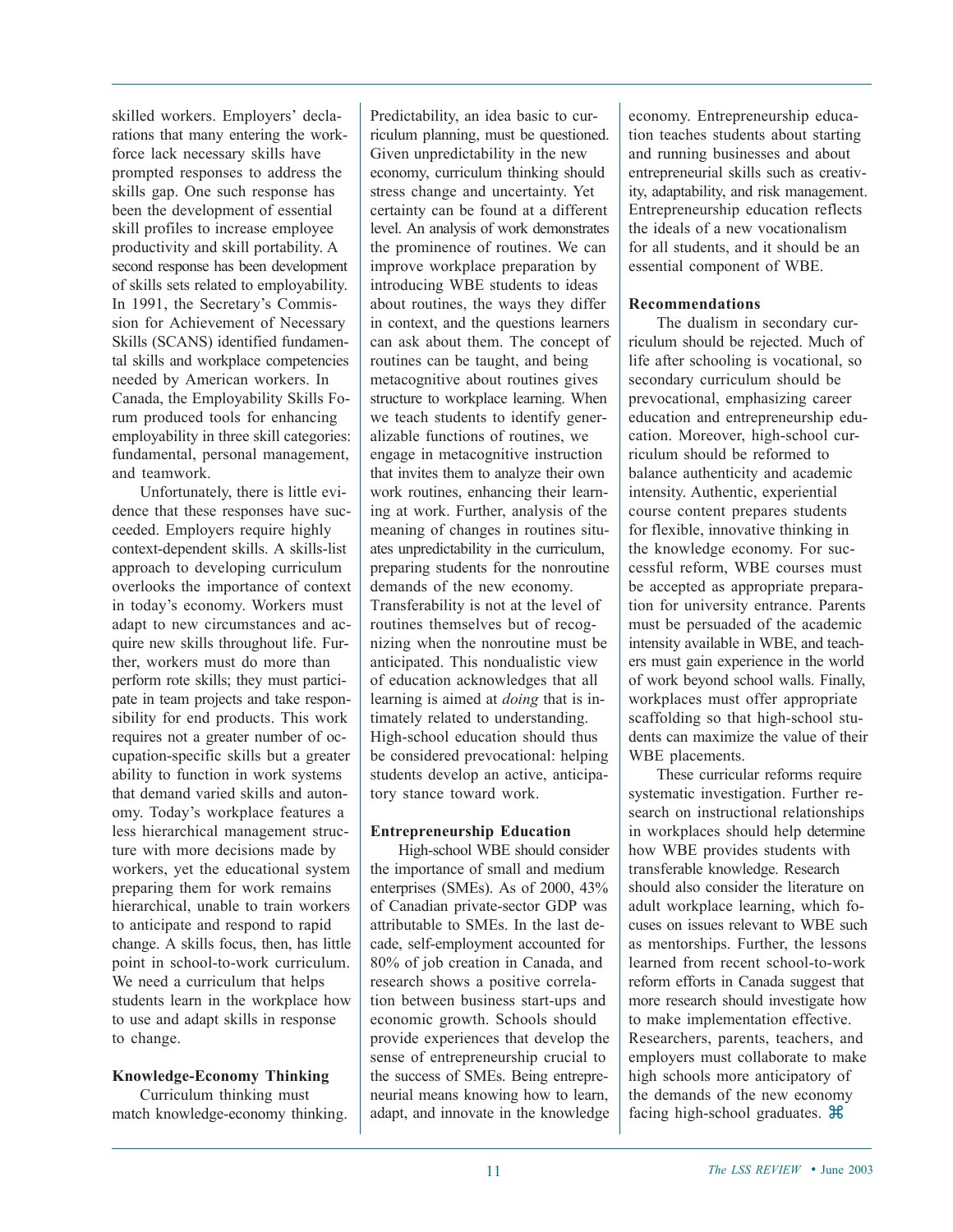## **Assessing the Premise and the Promise of School-to-Work**

*David Neumark, Public Policy Institute of California*

The 1994 School-to-Work Opportunities Act (STWOA), motivated by the early labor-market instability experienced by some youth, aimed to provide a more effective transition from school to stable employment. Researchers claimed that early instability is costly and supported STWOA to impose more order on transitions to careers. Now that STWOA funding has ended and states are deciding whether to continue support of existing programs, it is appropriate to assess available evidence on the effectiveness of school-to-work (STW) programs. Two central questions arise in this assessment. One concerns the *premise* of STW—whether unstable early labor-market experiences hinder longterm economic success. The other concerns the *promise* of STW whether programs are effective. The paper discusses the premise and promise, examining the effects of early labor-market stability on adult outcomes and the effectiveness of STW programs, and offers conclusions and directions for future research.

#### **The Premise**

Contradicting the premise of STW, labor-economic data offer compelling evidence that workers receive advantages from transitions through a variety of jobs. A study using data from 1957 to 1972 showed that one third of wage growth for males during the first 10 years in the labor market was attributable to job changing, as workers learned about aptitudes and interests by trying different jobs. The returns to this "job shopping" suggest that funneling workers quickly into long-term jobs could prove counterproductive for those who may otherwise have found better job matches. The STW premise would be strengthened by statistical evidence that youth with early unstable employment suffer long-term consequences. One important difficulty is that research on this question must grapple with the possibility that early job stability and adult wages are determined by common factors unobserved by researchers, confounding estimation of any causal relations between them.

#### **The Promise**

Numerous obstacles have hindered determination of the effectiveness of STW programs in improving adult labor-market outcomes. Large, representative data sets on STW programs have been unavailable. Establishing causal relations between programs and outcomes is difficult because individuals typically choose to participate, making the cause of the outcome—program or individual characteristics—hard to determine (a statistical problem called "endogenous selection"). The goals of STW are difficult to quantify. Researchers can finally address some of these obstacles, because the 1997 National Longitudinal Survey of Youth (NLSY97) makes it possible to study the impact of STW programs on early transitions from school while at least partially accounting for selection.

#### **Examining the Premise**

Two earlier studies have linked early labor-market experiences to later outcomes. One found that early mobility (during the first 2 years in the job market) is associated with higher wage growth. The other found considerable early mobility from low-wage jobs to high-wage jobs, with little mobility in the other direction. Both sets of results suggest that early job-market stability is not necessarily advantageous. The analysis of the premise of STW reported on here differed from those studies in making long-term connections

between early and adult labor-market experiences and in accounting for the influence of unobserved worker characteristics and of endogenous determination of the relation of early stability to later success.

The data set for the analysis was NLSY97 for 1979–1992. In the 5 years (in windows from 1979–1983 to 1983–1986) following labor-market entry, transitions from entry to steadier employment were observed. Entry was regarded as the first year in which individuals no longer reported schooling (other than at 2 year colleges, where many obtain training during early employment). The analysis focused on two characteristics measuring stability, longest job tenure and number of employers during the 5-year window. To study adult outcomes, data for one of the years from the 1990–1992 period were used.

Examination of outcomes centered on adult wages. The only indication of a positive effect of early stability on adult wages was for the number of employers. Longest job tenure was negatively related to wages. A potential source of bias in the analysis was unobserved, ability-related worker characteristics that could influence wages. If high-ability individuals had stronger returns to job shopping, then they might change jobs more frequently, biasing the results negatively. Thus ability indicators—test results and parent education—were used to control this bias, but they had no appreciable impact on the findings. Further, when possible bias resulting from good early job matches linked with higher wages was accounted for, the relation between number of employers and adult wages became insignificant.

The analysis also considered effects of early stability on the employee benefits most strongly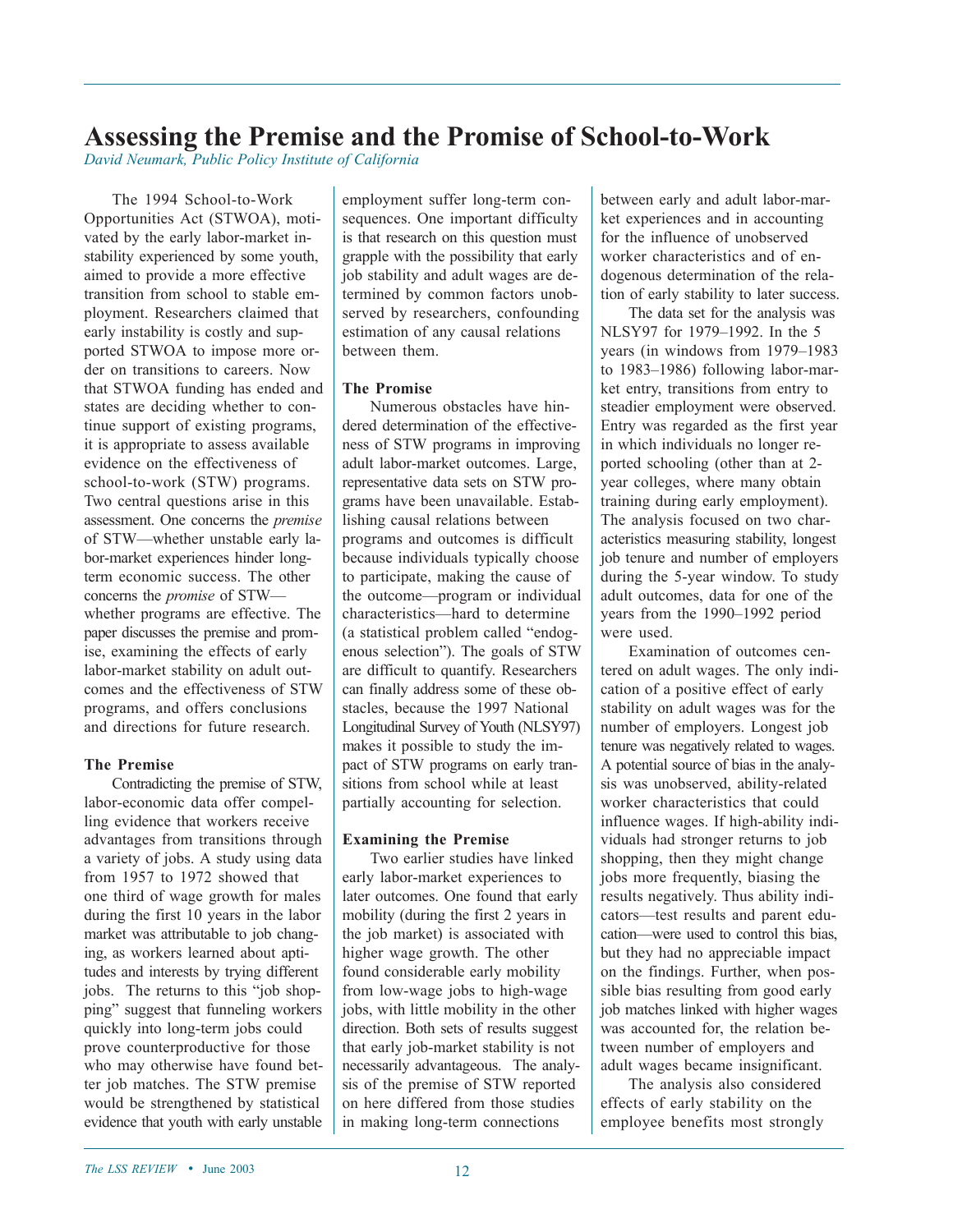associated with good jobs—health insurance and pensions—and on the probability of holding a full-time job. For men, longest job tenure was positively related to receiving health benefits; for women, tenure was positively related to both benefit types. For both genders, there was no significant relationship of benefits to number of employers or of full-time employment probability to either stability characteristic. There was thus no strong association between early stability and good adult jobs.

A potential source of negative correlation between stability and adult wages was unobserved heterogeneity in the returns to search, such that those with higher returns would both exhibit less early stability and search more successfully, generating the negative correlation. This factor was as problematic as overstated positive correlations due to good early job matches. To control for these factors, youth labor-market conditions—unemployment rates from the entry years—were used as instrumental variables (IVs) for early stability. Where the IV estimation was informative, results indicated strongly that both characteristics of early stability improve adult wages. While evidence of gains from early stability fortifies the premise of STW, it does not address their effectiveness, which must be assessed directly.

#### **Examining the Promise**

Evidence that STW programs improve labor-market outcomes is weak. Many studies do not construct reasonable comparison groups or consider selection bias. Even studies with good comparison groups find only limited short-term labormarket benefits. Benefits of some programs dissipate over a few years, as comparison-group members find good jobs. A recent report on STWOA does not even attempt program evaluation, arguing that STW implementation has been too broad to distinguish between participants

and comparison groups. One exception to this dearth of rigorous evidence is the recent Manpower evaluation of career academies. It showed no impact of academies on high-school graduation, postsecondary education, or early employment.

Educators and administrators may have the most current evidence of STW effects. To assess STW effectiveness at this level, a case study was undertaken in Michigan. The current incarnation of STW in Michigan is the Career Preparation System (CPS), with goals parallel to those of STWOA. Elements of CPS that developed from STWOA are career pathways and education development plans for secondary students. The case-study strategy was to interview state and local STW educators and administrators regarding STW in Michigan and find evidence on the effects of STW on youth education, employment, and career decisions. Interviews revealed that the state and localities have gathered little useful information for assessing STW. The state does collect data on vocationaleducation graduates to determine links between their education and current job or schooling. However, the surveys provide no comparison groups or selection controls. Similar problems arise in local efforts. Little convincing evidence of the effectiveness of STW in Michigan could be found. Such evidence may exist for other states, and effectiveness studies there should be supported.

Without random-assignment experiments, difficult to implement for STW initiatives, longitudinal data are likely to be central in assessing STW effectiveness. The present analysis used NLSY97 data to that end. NLSY97 provides survey data on high-school participants in a range of STW programs. Outcome data are limited to effects of STW programs on students' subjective assessments of future schooling and work. Participants could not be

studied as if they were randomly assigned to programs, so selection bias was controlled for. Results did not show that STW participation affected likely college attendance. There was slight evidence that participation influenced intentions of getting a high-school diploma, expected work at age 30, and intended degree of labor-market involvement the year following high school. Research is now under way to assess how well these subjective expectations accord with behaviors observed in later NLSY97 surveys.

#### **Conclusions**

Some support exists for the premise and promise of STW. Some adult labor-market gains result from early job-market stability. Insofar as STW can increase that stability, it may improve adult outcomes, but STW assessment has proven difficult. Perhaps the strongest evidence is the association of STW participation with greater expected labor-force commitment. More reliable evaluations of STW programs are needed. Given the nature of STW, no longitudinal data can provide meaningful observations on outcomes of interest prior to program participation, which would help evaluate actual program effects. The most convincing evidence must come from well-designed evaluations of existing or new STW programs. Educators must dedicate resources, assign potential participants to treatment and control groups, and face the possibility that programs are ineffective. Researchers must accommodate practitioners' concerns. It will be critical to work on two fronts, with researchers engaged in statistical, nonexperimental studies and researchers and educators cooperating on experimental studies. These efforts can help to identify which STW programs (if any) make the transition from school to work more successful for students.  $\mathcal{H}$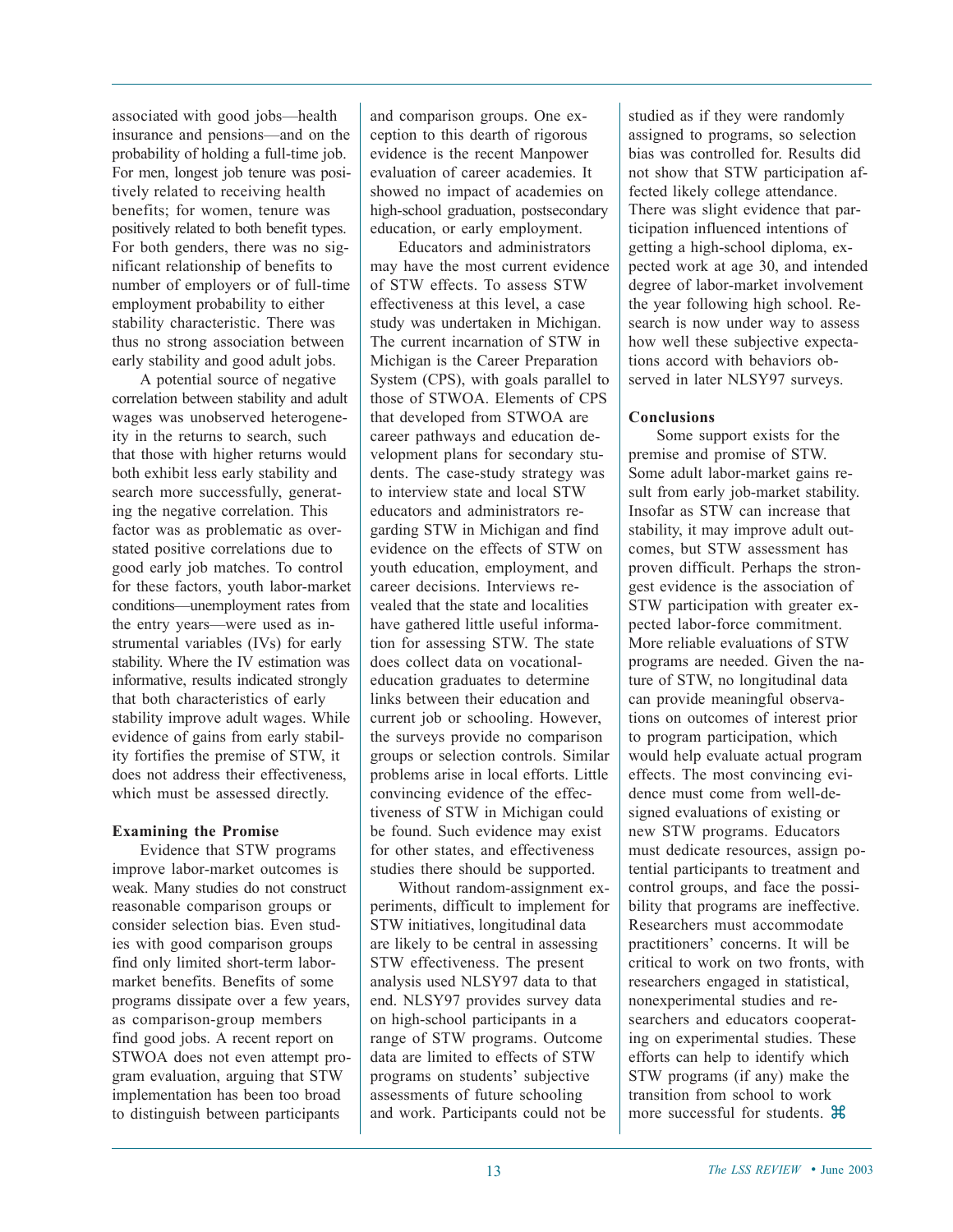# **Career and Technical Education, Career Pathways, and Work-Based Learning**

### **Changes in Participation 1997–1999**

*James R. Stone III and Oscar A. Aliaga, University of Minnesota*

In the last decade of the  $20<sup>th</sup>$ century, federal legislation to improve workforce-development opportunities for high-school students focused on improving both academic and technical competencies. Despite the legislation, the proportion of highschool students concentrating in career and technical education (CTE) declined during the period, while a new dual curricular concentration, in which students take both a strong academic and a CTE program, developed from reform efforts. This paper reports on a study investigating patterns in CTE participation and other student characteristics in the late 1990s. The paper reviews reform efforts and study data and methods; then it examines findings on curricular concentrations, on CTE-related activities, and on student outcomes.

#### **Reform in the 1990s**

Three legislative efforts related to workforce preparation affected high-school students graduating in the late 1990s. The 1990 Perkins Act Amendments attempted to upgrade CTE and develop all students' academic and occupational skills. The amendments created the Tech Prep (TP) program. The amendments also called for curricular integration to help more CTE students acquire transferable academic skills and for state-level accountability in CTE programs. Passed in 1994, the Schoolto-Work Opportunities Act (STWOA) encouraged states to bridge the gap between education and work for all students. STWOA established a national framework of coalitions among education stakeholders. The act funded school–employer partnerships to promote work-based learning (WBL) and called for high educational and occupational standards. The 1998 Perkins Act Amendments placed CTE in a broader reform

context. The amendments further integrated academics with CTE and provided strong secondary–postsecondary connections. The legislation's most important aspect was further emphasis on accountability. New core indicators for CTE-program performance were established, and annual performance evaluations were mandated.

#### **Data and Methods**

This study used data from the National Longitudinal Survey of Youth 1997 (NLSY97), a nationally representative sample designed to document the transition from school to work. Data from 1999 surveys were the focus of the study. The NLSY97 surveys, administered through personal interviews, gathered information on students' education, including curricular concentration and participation in WBL activities. The sample members' schooling was influenced by STWOA and the later Perkins legislation. Thus NLSY97 may indicate effects of those reforms.

Most analyses in the study used a subgroup with respondents in 9th through  $12<sup>th</sup>$  grade during the 1999 surveys. Key variables were CTErelated activities outlined in STWOA: career pathways (CP) or career majors, TP, and six WBL activities. These were cooperative education, job shadowing, workplace mentoring, school-based enterprises, internships, and apprenticeships. Responses to survey questions about participation in curricular concentrations (academic, general, CTE, or dual) and in the CTE-related activities yielded the key findings. Use of existing survey data posed some limitations. For instance, NLSY97 included only a limited list of CTE courses. Also, data were based on possibly inaccurate student self-reports, and differences in curricular-concentration

data between NLSY97 and separate transcript-based studies were found.

#### **Findings**

#### CURRICULAR CONCENTRATIONS

Data on concentrations showed that about 5% of youth identified themselves as CTE concentrators, less than a 1992 estimate of 18%. Other studies corroborate this decline during the 1990s. There were significant differences among students in the four concentrations. Females were underrepresented in CTE and dual concentrations, Blacks were overrepresented in CTE, and Whites and Hispanics were underrepresented in CTE and dual. Urban youth were disproportionately enrolled in CTE and dual concentrations. Moreover, CTE concentrators were predominantly from lower income families. Middle-income youth were distributed more uniformly, while nearly 60% of higher income youth were general or academic concentrators.

Significantly, there were differences among concentrations in course taking. Such course-taking patterns are noteworthy because they predict baccalaureate completion—and possibly career success—better than GPA or college-entrance test scores. CTE concentrators took more math than general concentrators. Fewer academic than dual concentrators reported taking two to five math courses. Although dual concentrators took more math than did academic concentrators, the latter took a greater number of advanced math courses. Additionally, more CTE concentrators took harder math courses (starting with geometry) than general concentrators.

Differences in science course taking were similar. Fewer CTE than general concentrators reported taking only one science course; more reported taking between two and four. More dual concentrators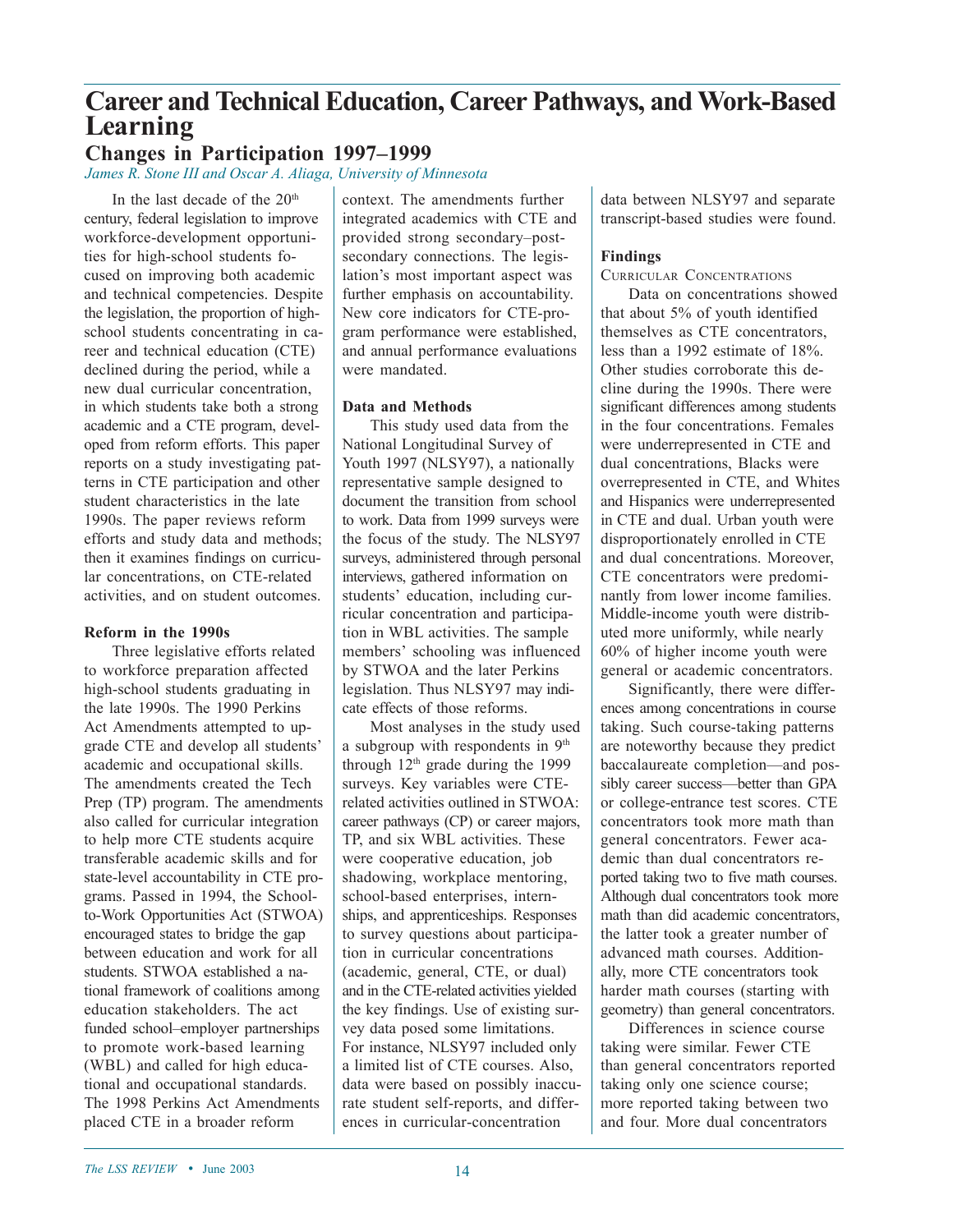took two to four science courses than did other concentrators. More CTE than general concentrators took biology, chemistry, and physics. More dual than academic concentrators took biology and physics.

Dual concentrators took more CTE courses than did CTE concentrators. More CTE than general concentrators took all categories of CTE courses but one. More dual than academic concentrators took all categories. Surprisingly, more than 25% of both CTE and dual concentrators reported taking no CTE courses, perhaps because of limited course types in survey questions. These findings suggest that 1990s reforms encouraging more academics for CTE students may have had an impact.

#### CTE-RELATED ACTIVITIES

Patterns of correlation among participants in CTE-related activities were also analyzed. Participation in these activities slightly but consistently fell over the three rounds of interviews. Youth engaged in CTErelated activities took more math, science, and CTE courses than the student population generally. Analyses indicated that curricular choice and participation in CTE-related activities were a function of student characteristics. The analyses showed that CTE concentrators were more likely to be Black than White and to come from less affluent households. They were likely to report lower eighthgrade GPA. General concentrators were similar in GPA and income but more likely to be White. Dual concentrators were likely to be male and Black. They did not differ in eighthgrade GPA but took more CTE courses than others. Academic concentrators came from higher income households, and their eighth-grade GPA was higher than others'.

Participants in CP were likelier to be Black and to be CTE or dual concentrators. CP participants took more science and CTE coursework than others. TP participants were likelier

to be Black. They were more likely to be CTE or dual concentrators, and they took more CTE courses than academic concentrators. WBL participants were more likely female, Black, and in CTE or dual concentrations. They took more math and CTE than the student population.

Analysis of specific WBL activities found correlations between participation and student characteristics. Cooperative-education participants were likely to be CTE or dual concentrators. They took more math and CTE than the student population, although cooperative education leaves less time for coursework. This finding may indicate the impact of 1990s legislation on CTE program rigor. Jobshadowing participants took more CTE courses but did not identify as CTE concentrators. Mentoring participants were likelier to be Black or Hispanic and take more CTE courses. Youth in school-based enterprises took more CTE courses and were likelier to be male and CTE or dual concentrators. Internship or apprenticeship participants were likelier to be CTE concentrators. Youth from poorer households were not more likely to participate in WBL activities, nor did academic ability predict participation.

#### **OUTCOMES**

The study examined relationships of student characteristics, curricular concentration, and CTE participation to two student outcomes: cumulative high-school GPA and engaging in risky behavior. In a limited analysis, all concentrations and activities except TP correlated with GPA. In a full analysis including student characteristics, concentration remained a significant, if less important, GPA predictor. General concentrators showed a greater difference in GPA from academic concentrators than did CTE concentrators. This finding may result from the greater number of math and science courses CTE concentrators take. CP participants reported higher GPAs than others. Males,

Blacks, and Hispanics showed lower GPAs than females or Whites.

Other analyses related concentrations and CTE participation to student reports of risky behaviors—sex, smoking, drinking, and marijuana use associated with low GPA. Academic and CTE concentrators did not differ. Dual concentrators were likelier to smoke and use marijuana than academic concentrators. General concentrators were likelier to engage in sex, smoking, and marijuana use. TP participants were no more likely to report risky behaviors than the student population. CP participants were likelier to use marijuana. WBL participants were likelier to smoke and drink.

#### **Conclusions**

This study showed that the proportion of CTE concentrators remained about the same throughout the 1990s, while the proportion of dual concentrators rose. Participation in CTE-related activities steadily declined from 1997 to 1999. CTE and dual concentrators were more likely to be Black. CTE concentrators also came from poorer households and had lower eighth-grade GPA. These findings suggest racial and class distinctions may exist in high-school counseling regarding curricular choice. Moreover, the emphasis on academics in Perkins legislation may be affecting coursetaking patterns among CTE and dual concentrators. In the 1999 NLSY97 survey, CTE concentrators took more and harder math and science. Being a CTE or dual concentrator predicted participation in CTE-related activities. Course-taking patterns correlated with participation in these activities, with some participants taking more math and science than others. Finally, participation in CP had a significant impact on highschool achievement, science and CTE course taking, and avoidance of some risky behaviors. Encouraging CP and CTE generally—may increase students' likelihood of success.  $\mathcal{H}$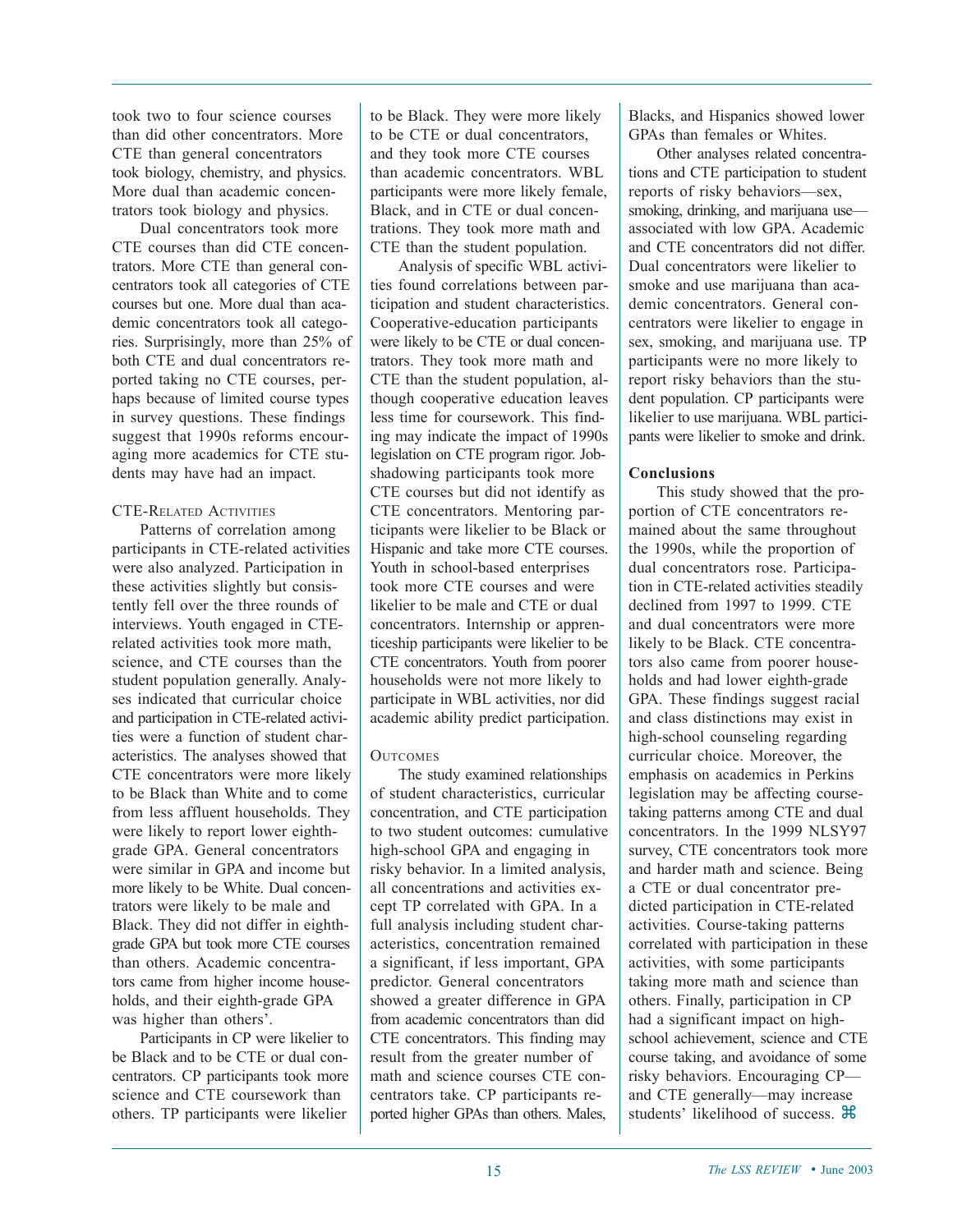# **The Continuing Contribution of Work-Based Learning**

*Thomas R. Bailey and Katherine L. Hughes, Teachers College, Columbia University; and David Thornton Moore, New York University*

Work-based learning (WBL) encompasses activities from brief worksite visits to intensive apprenticeships. The goal of WBL is to enhance traditional schooling objectives teaching academic skills, preparing students for citizenship and work, and helping them develop into mature and responsible adults. The 1994 School-to-Work Opportunities Act (STWOA) gave WBL a boost in high schools, making it central to national education reform and leading to significant growth in some WBL activities. Since STWOA funding expired in 2001, federal reform policy has increasingly focused on more stringent standards, testing, and accountability, while support for WBL as a national initiative has faded. While WBL remains valuable in strengthening the education and development of many students, given its costs in staff resources and student time, it is important to understand its benefits.

Reported here are results from an inquiry into one form of WBL, internships. The inquiry involved 25 students observed at internship sites and schools. Internships lasted from a few weeks to several months and included unpaid and paid placements. Students, work supervisors, and instructors were interviewed and documents related to the internships were examined. The inquiry explored whether WBL could benefit all students, not just those bound for work after high school. It also attempted to identify the mechanisms of WBL effects. This paper examines the veracity of three main claims made by its advocates: that WBL reinforces academic learning, that it enhances work-related skills and career understanding, and that it advances students' social and emotional development. The research findings also suggest that WBL engages youth in modes of thought seldom fostered in schools, and that the curious relationship between school and work creates a dialectic that contributes to students' learning.

#### **Academic Skills**

Cognitive theorists suggest that people use skills differently in classrooms and on the job, and that learners do not easily transfer knowledge gained at one site to the other. It follows that youth should have learning experiences both in and out of school, but it does not directly follow that out-of-school learning will improve in-school learning. Advocates of WBL assume that workplace experience reinforces academic learning in three ways. First, school-based knowledge may be applied at work and thus solidified. Second, the utility of academic knowledge may be tested at work more elaborately and profoundly. Third, WBL may motivate academic learning, when students recognize that scholarship is relevant to attractive careers. To test the claim that WBL benefits academic learning, this inquiry posited that the benefits must be detectable in details of students' workplace experiences. For evidence of engagement in school-like knowledge at worksites, internship data were examined for content knowledge, use of academic skills, and motivation toward schoolwork.

It was difficult to identify workplace knowledge corresponding with classroom knowledge. Workplace learning usually deepened not academic knowledge but knowledge about the working world. Surprisingly, learning related to school skills was hard to find. Students rarely used skills that drew obviously on school knowledge. Reading, for instance, was highly episodic, and its function was usually to gain specific work-task information. Only a few students engaged in substantial mathematics requiring complex operations.

Reinforcement of science concepts did occasionally happen, especially in hospital internships. For 9 of 25 students investigated, no evidence of academic learning was found. Twelve experienced some simple application of school-based knowledge, while only three tested and explored that knowledge. As for effects on motivation, some students claimed that scholastic improvement was due to increased interest in topics or fields related to internships.

#### **Work Skills and Careers**

A commonsensical argument for WBL is that students acquire practical skills and learn about careers. Many have proposed lists of workplace skills that schools should teach, such as that of the Secretary's Commission on Achieving Necessary Skills (SCANS), which itemizes *fundamental skills* and *workplace competencies*, including basic skills like reading, thinking skills, and personal qualities, as well as interpersonal, resource-related, informational, and technological work competencies. The internship study examined what site-specific skills and competencies interns displayed, including SCANS items, and whether they participated in communities of skilled practitioners. The results were encouraging. Many students performed simple or elaborate context-specific skills. Some might be useful in other workplaces. Salient, SCANS-related skills acquired included mastering work procedures and improving personal and social skills. Many students had opportunities to follow through on tasks and maintain control in difficult circumstances. This demand for responsible behavior was among the strongest elements of skills learning. As for SCANS competencies, while some students were able to practice them, because the students were low in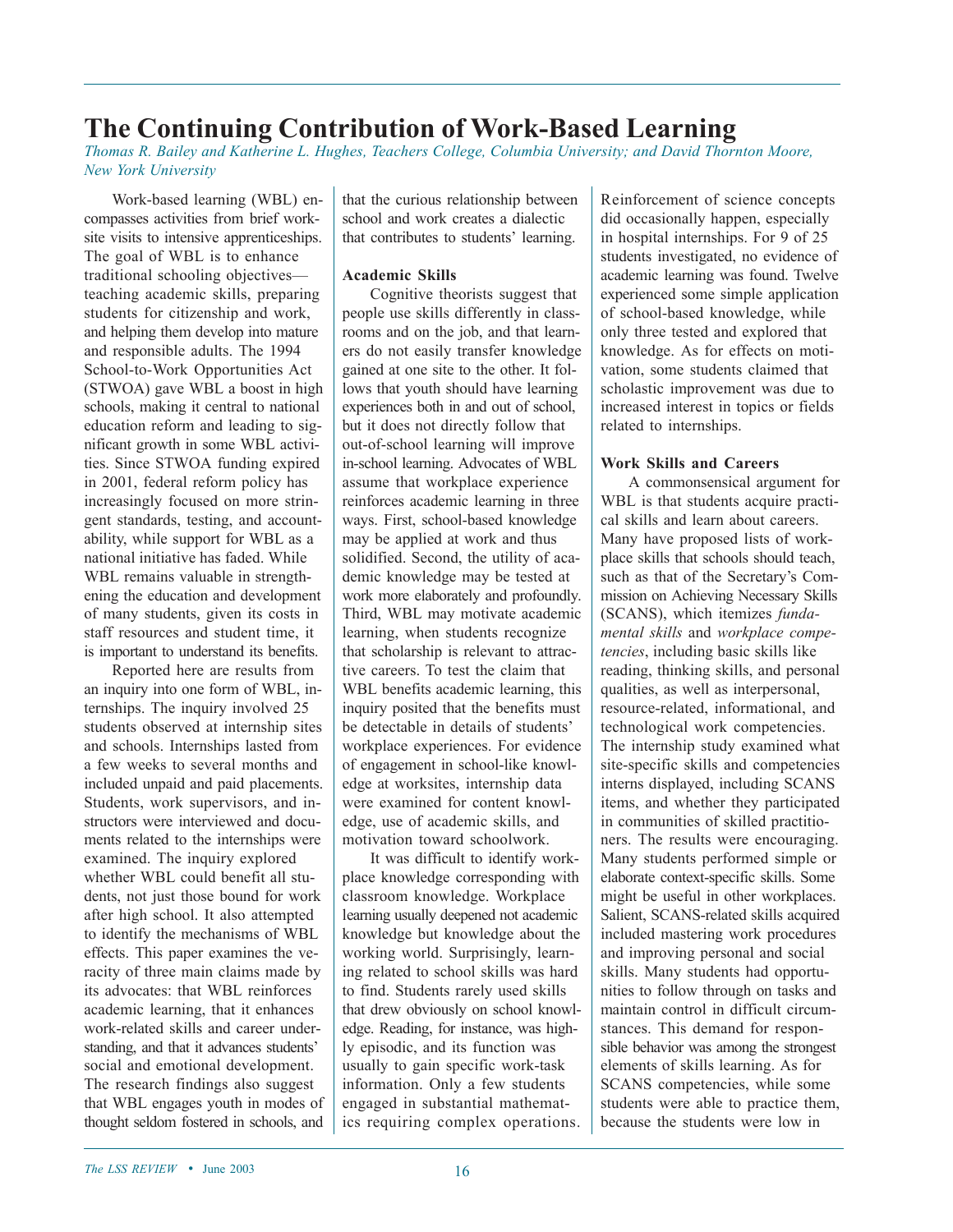status, few used them extensively. Interns participated in work communities to a limited extent. They had marginal roles and performed prescribed tasks, but they did form good working relationships. Most observed and interacted with practitioners in ways not available in schools, while building rudimentary skills.

Many assert that internships foster career exploration and planning. Some interns did get a strong feel for career tasks, from the routine to the technical. Most witnessed much ordinary occupational life, an advantage in making career decisions. However, interns rarely exceeded the daily-life perspective on careers. Some conversed with co-workers about educational preparation and career paths. But students rarely engaged knowledge about longitudinal aspects of occupations or thought systematically about career trajectories.

#### **Youth Development**

The internship study demonstrated that WBL can contribute to youths' social and emotional development. Work-based learning gives youth extended interactions with supportive adults and offers legitimate roles in professional workplaces. Interns explored adult roles and responsibilities, promoting their development. As students learned new roles and tasks, adults provided scaffolding that led eventually to autonomous work. Interns showed significant development of self-confidence. Taking on challenging work in adult contexts, they felt proud that adults relied on them to complete it. Moreover, by allowing youth to engage in adult roles, WBL participation broadens the range of professional and productive selves youth can imagine. If the increased maturity and motivation generated by WBL transfers to the classroom, workplace experiences may influence academic achievement. The potential relationship between WBL, personal development, and academics merits further research.

#### **New Modes of Thought**

Students in WBL learn new thought processes not available in school that add value to WBL experiences. Differences between school and work generate thought and contribute to student learning. Workplace and classroom thinking differ, for example, in the way that problems are formed. In school, students follow standard, teacher-supplied procedures to solve ready-made problems, while in workplaces, ambiguous and shifting problems require solutions that make sense of complex issues. In the internship study, students learned to define problems in ways unlikely to arise in classrooms. Interns developed a repertoire of solution skills and learned to recognize subtle contextual differences. Workplace and classroom thinking also differ in using the workplace itself for cognitive functions, rewarding minimum time and effort taken on tasks, and emphasizing cognitive teamwork.

Moreover, as workers, interns must work competently in productive activities, while as students, they are by definition incompetent, needing to learn. If exploited by effective pedagogy, this tension between roles can be enlightening. While interns work, they can ask questions, make mistakes, and explore the work. They can ask not just about work procedures but about their rationale. The role contradiction can produce a learning dialectic: a compelling impulse to make sense of the work and build competence. While engaging in the rich cognitive activity of this dialectic could develop higher order cognitive processes needed in advanced academic work, the dialectic may fail to develop. Students may view the work experience only from the worker's perspective, supervisors may remain focused on interns' productive role, and school-based educators may not know how to exploit the dialectic in classrooms. Some interns explored the dialectic by asking co-workers questions about institutions and careers, while others gave little sign of perceiving the bigger picture.

#### **Conclusions**

Educators should do more to facilitate WBL in schools, particularly setting student goals for WBL and tailoring pedagogical practices accordingly. Given the effort required from educators, employers, and students to implement effective WBL and declining enthusiasm at the national level for the practice, some might wonder whether it is worth pursuing. However, WBL was a significant educational practice before STWOA, engaging hundreds of thousands of students in apprenticeships and internships. Some WBL programs, including career academies, continue to grow despite the end of STWOA funding. Work-based learning gives many students substantial academic, career, and personal advantages.

What next steps should WBL policy take? National education policy appears directed toward local decision making and accountability; WBL is compatible with this direction. Many state and local initiatives have been effective and should be sustained, and certainly we would not recommend that WBL replace a significant amount of classroom learning or that it substitute for classroom preparation for tests. Further, the federal government can promote local research on WBL initiatives and disseminate the results. Research should include refined inquiry into promotion of adolescents' cognitive and psychological development through WBL. Research should explore the spectrum of adolescents' nonacademic activities, including internships, service learning, and extracurricular activities. In sum, WBL brings more adults into students' lives, while it facilitates the use of the world outside schools as a learning environment. These are good reasons for furthering this practice.  $\mathcal{H}$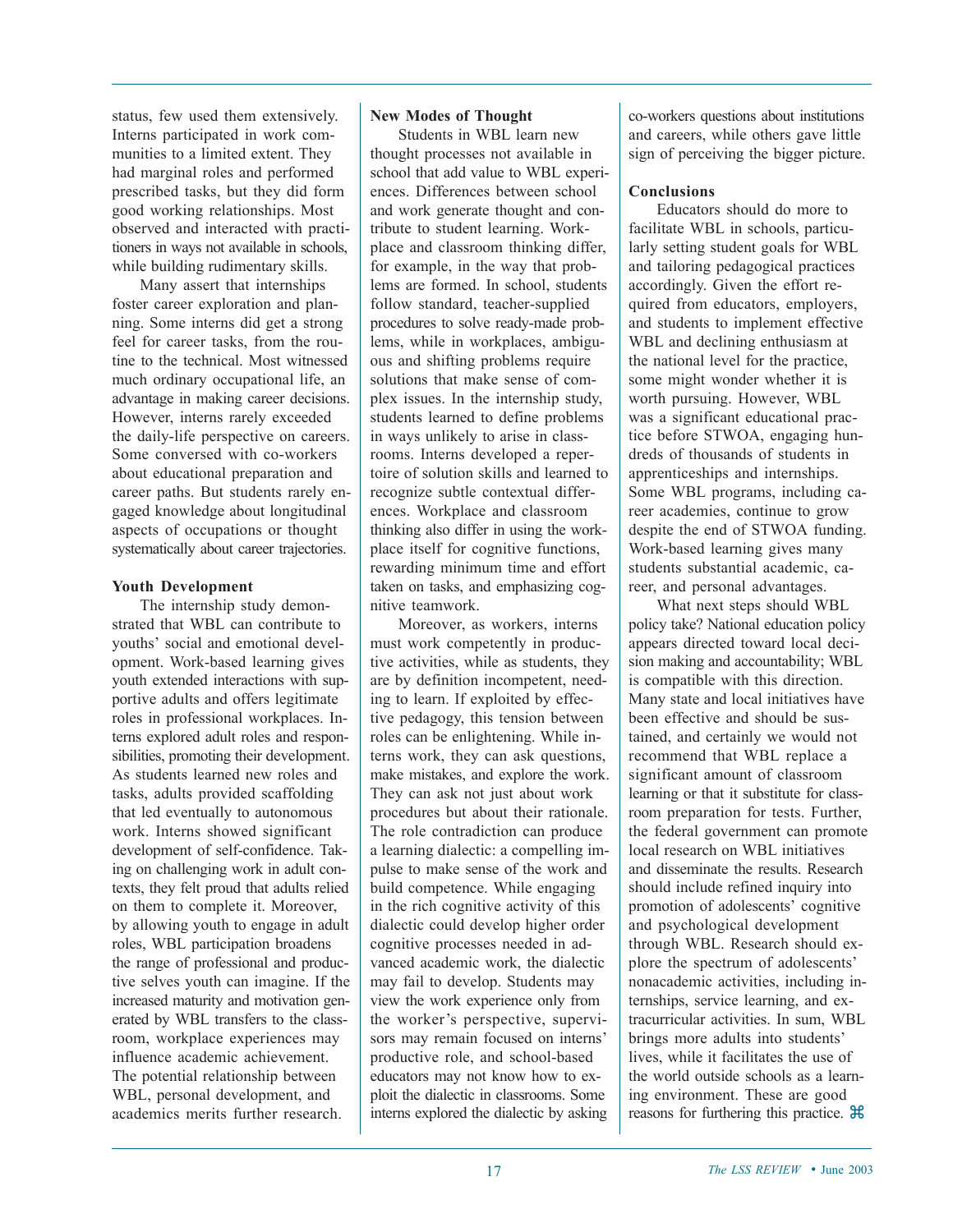## **Preparing for Productive Careers Students' Participation in and Use of Career-Focused Learning Activities**

*Joshua Haimson and John Deke, Mathematica Policy Research, Inc.*

Policymakers have a longstanding interest in helping students prepare for successful careers. The federal government has supported vocational and other career-focused programs in high schools for nearly a century. Even after the reductions recently proposed by the Bush administration, these funds will still represent one of the largest federal commitments at the secondary level.

The goals and form of highschool career-focused activities have evolved considerably since their inception. As a growing number of students plan to attend college, some policymakers have questioned the value of traditional vocational programs, particularly those that focus on narrow occupational skills and prepare students for jobs that do not require a college degree. This has led some schools to develop career-focused activities designed to complement, or even reinforce, the academic curriculum and to prepare students for at least 2-year college programs.

This paper draws on recent surveys of three cohorts of students in eight states to examine both the extent of student participation in specific career-focused educational activities and the potential value of those activities. The surveys include a 12<sup>th</sup>-grade baseline survey of the classes of 1996, 1998, and 2000, as well as a follow-up for the classes of 1996 and 1998 that was conducted 18 months after the students graduated. Surveyed students were randomly selected from the  $12<sup>th</sup>$ -grade classes in 69 high schools covered by the school-to-work initiatives of the eight states. The rest of the paper outlines findings related to (a) the challenges that students

face as they seek to achieve their education and career goals, (b) the extent and recent growth of highschool activities designed to help students achieve their goals, and (c) the ways that students value these activities and appear to make use of them.

#### **Career-Related Challenges for Young Adults**

The paths young adults take as they leave high school reflect some of the challenges they face in defining and pursuing career goals. While some people figure out their goals early in life, most change their goals as they accumulate work experience. As young adults formulate and refine their goals, they often need to change their educational plans accordingly. Conversely, those discovering that they do not have enough resources or preparation for postsecondary-education programs may need to revise their career goals. The ways in which young adults' postsecondary paths conform to, or deviate from, their expressed goals point to challenges they face and needs that educators may be able to address.

Most of the students surveyed 18 months after high-school graduation had ambitious educational goals, but, for economic reasons, many dropped out or did not enroll in postsecondary programs. Despite a nearly universal intention to obtain a college degree, 305 of the respondents were not enrolled in and had not completed any postsecondary program. About 14% of those who had enrolled in college dropped out. Half of those dropping out or never enrolling cited an inability to pay tuition or a need to work as the reason.

Most of the high-school graduates obtained low-paying jobs unrelated

to their career goals. About 71% of young adults who were employed 18 months after high school reported that their job was in a different field than their career goal. The pay and benefits of most students' jobs was usually modest, with the average student earning \$7.76 per hour. With these earnings, it is understandable that many young adults report difficulty financing postsecondary education.

In designing career-focused high-school activities, educators must confront the instability of young adults' career and education goals, the economic difficulties they face in securing a postsecondary education, and the low average quality of their jobs. Educators should try to identify which highschool activities help students clarify their goals. The economic factors that prevent many students from completing postsecondary programs point to the potential value of both financial-aid policies and efforts to help students secure good jobs that can pay for their education.

#### **Participation in Career-Focused Activities**

We analyzed the extent and growth of student participation in three types of activities: (a) careerdevelopment activities designed to expose students to alternative careers or help students develop educational plans; (b) vocational and academic classes or assignments that students perceive to be related to their career interests; and (c) work experiences developed by schools for students, including paid and unpaid workplace positions and school-based enterprises.

Brief career-development activities engage the largest number of students, and some of these activities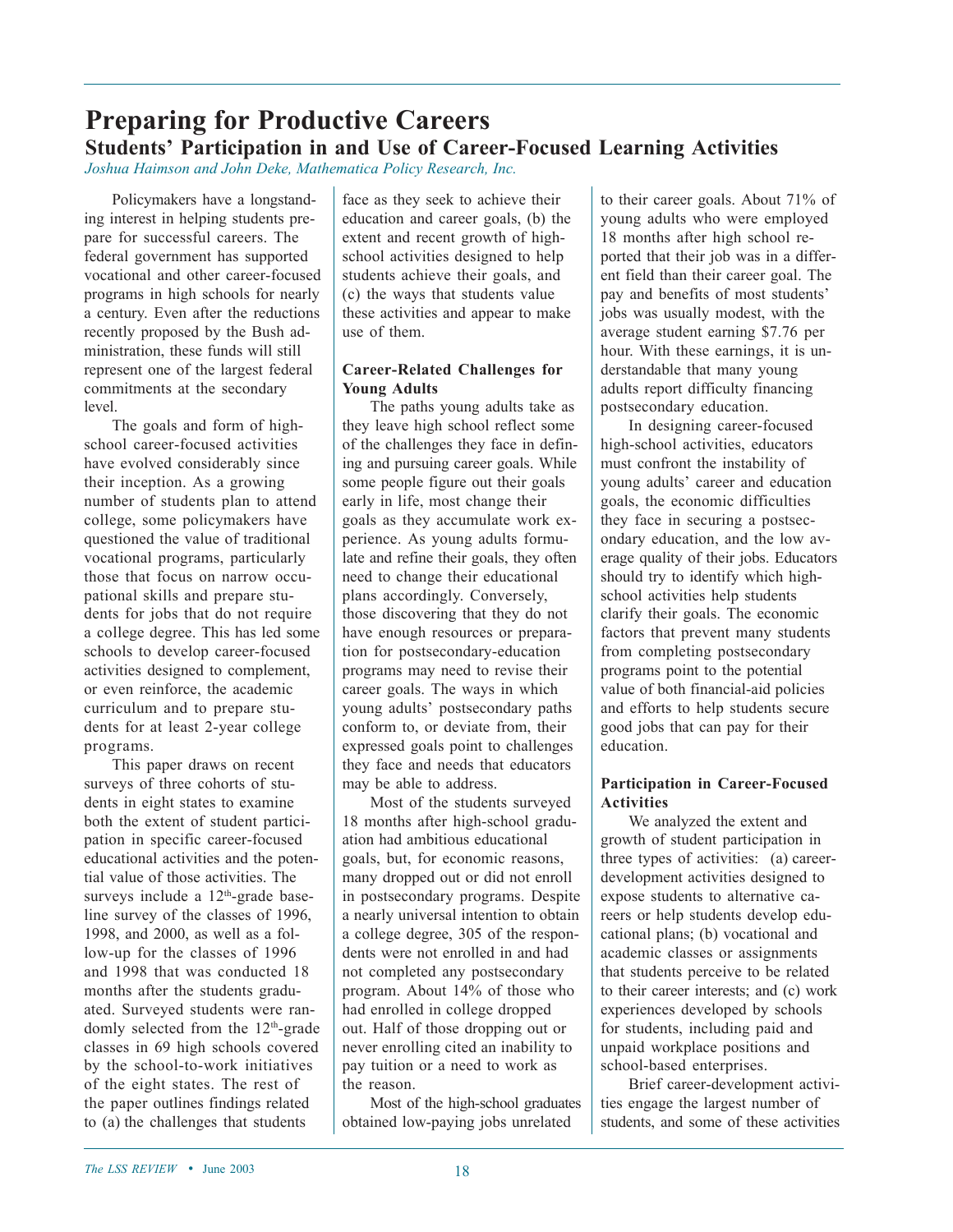expanded during the late 1990s. Nearly all (99%) of the members of the class of 2000 in the study schools participated in at least one of six career-development activities (namely, job shadowing, group worksite tours, employer presentations, career counseling, career-interest inventories, or the selection of a career area to plan for). The activities involving the largest percentage of students were career counseling (84%) employer presentations (82%), and career-interest inventories (76%). During the late 1990s, there was growth in the percentage of high-school students who reported attending employer classroom presentations (from 78% of the class of 1996, to 82% in the class of 2000) and in the percentage who had at least one job-shadowing experience (from 25% to 43%). By contrast, the more intensive careerfocused activities—including vocational and academic classes focused on careers and extended internships—attracted somewhat smaller fractions of students and did not grow appreciably.

The growing popularity of career-exposure activities probably is due partly to the feasibility of implementing these activities without disrupting the academic schedule or imposing a large burden on school staff members. In addition, these activities often are perceived as being relevant to all students, since they are designed to help students select high-school classes and develop postsecondary plans. However, as schools increasingly focus on academic achievement, it is uncertain whether these activities will continue to grow.

#### **Assessment and Use of Career-Focused Activities**

After high-school students graduate, the way they perceive and make use of specific high-school experiences can point to both the value and the limitations of these experiences. The student follow-up survey, conducted 18 months after graduation, included questions on the extent to which students (a) perceived that specific high-school activities were useful in clarifying their career goals, (b) made use of postsecondary credits earned during high school, and (c) found postsecondary jobs with help from high-school staff.

Students responding to the 18 month follow-up survey reported that their high-school workplace activities and career-focused classes were particularly effective in helping them clarify their goals. Specifically, more than 60% of those participating in job-shadowing experiences, paid jobs and internships found through school, and career-focused academic classes reported that these activities were "very helpful" in clarifying their career goals. In contrast, students gave much lower ratings to various other career-focused activities—such as group worksite tours, employer presentations, and school-based enterprises. Both career-focused classes and paid internships may allow students to glean whether they would enjoy specific careers. In addition, students may perceive that internships and jobshadowing experiences were more helpful in clarifying their goals than were worksite tours and employer presentations, because the former tend to provide more opportunities for one-on-one discussions with employer staff.

To help students prepare for a postsecondary education, some high schools have expanded opportunities to earn postsecondary credits during high school. About 5% of those enrolling in postsecondary education said they had earned and made use of college credits from high-school vocational courses. But many students did not make use of college credits earned in high school. Among students enrolled in college who reported taking a class offering postsecondary credit in high school, only 43% said that those credits had been recorded on their college transcripts. Some states are trying to increase the use of these credits by encouraging all state 2-year colleges to accept credits for specific classes.

Although only a fraction of those leaving high school (about 5%) found jobs with help from school staff, these positions appear to have significant, qualitative advantages over the positions students found in other ways. These positions did not pay higher wages, but instead were more likely to relate to students' goals, provide training, and offer tuition reimbursement. Moreover, these apparent advantages persist even after one controls for a limited set of student characteristics.

While these findings suggest that some students may benefit from career-related activities in high school, many uncertainties remain. We still do not know which career-focused activities, if any, really help students choose better postsecondary education and jobs. Researchers need to determine the impacts of career-focused activities on students' ability to enter and succeed in a chosen career, taking into account all preexisting differences between those who participate in these activities and those who do not. Clearly, high schools have a variety of competing priorities and demands on their resources. Assuming that some career-focused activities can improve students' long-term outcomes, educators nevertheless will need to make sure that these activities do not interfere with academic or other activities that are determined to have a greater impact on students' outcomes. Addressing these questions and issues could help more students prepare for productive careers.  $\mathcal{H}$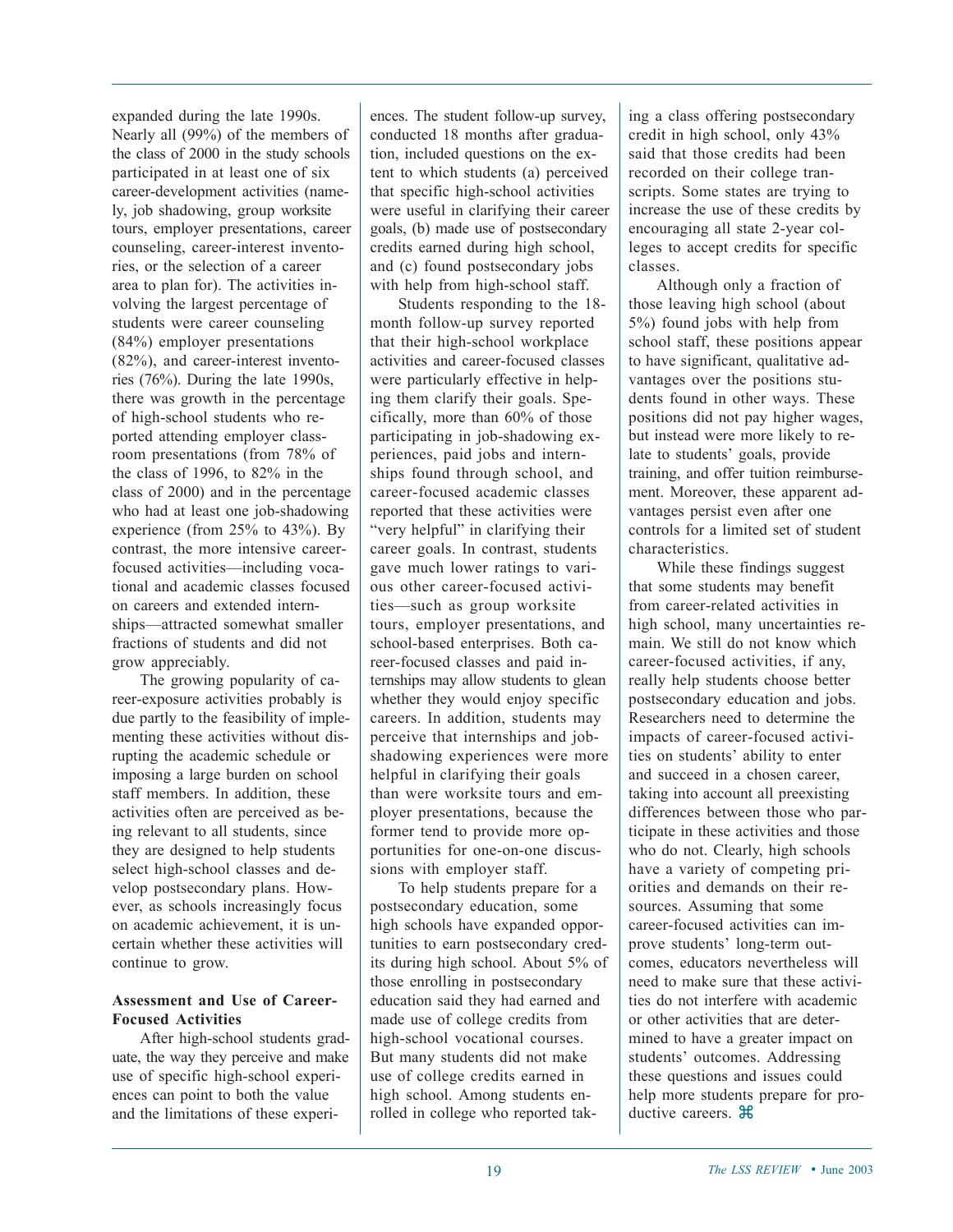## **Selected Measures of Student Progress in Schools With CTE-Centered Whole-School Reform**

*Marisa Castellano and Sam Stringfield, Johns Hopkins University; James R. Stone III, University of Minnesota; and Jeffrey C. Wayman, Johns Hopkins University*

This paper focuses on selected student outcomes from the first two years of a 5-year longitudinal study investigating promising secondary programs that integrate career and technical education (CTE) with whole-school reform to improve the academic outcomes of at-risk students. The schools examined serve high percentages of economically or socially disadvantaged students who are at risk of not completing high school. After describing the study and the sample, the paper presents results from analyses of math achievement and graduation progress.

#### **Research Base**

Research on education for atrisk youth reveals that providing students with opportunities to learn more math at younger ages can improve achievement, and that tracking has strong effects on differential student outcomes in math. At-risk students who attend schools offering insufficient opportunities to take algebra are hardpressed to achieve in math to the extent that government policies demand. Research on CTE shows that students participating in CTE activities are more likely to take advanced courses in math and science. CTE can motivate students to stay in school and take more advanced coursework. Students attending high schools that combine reforms with CTE may thus have better math outcomes and school-completion rates than do students attending schools that do not integrate reform efforts.

#### **Study Sites**

The three study schools are involved in different whole-school reform designs and CTE reform efforts, and they serve a range of

at-risk populations. The first study school, called Academy High School (AHS), is located in a large city. AHS uses the Urban Learning Centers reform design, which includes high academic standards, stakeholder governance, and onsite learning supports. All centers are K–12 schools housed as one integrated facility. AHS curriculum is structured around career academies with a strong college-preparatory focus.

The second study school, called Vocational High School (VHS), is located in a medium-sized city. Before reform, VHS was in danger of losing accreditation. Adult authority had broken down, with educators afraid of gang violence. After new leadership succeeded in making the school safe again, VHS joined the High Schools That Work network, which advocates rigorous academics and an integrated curriculum for CTE students. Helping entering students get to grade level in math and English is a major focus at VHS. The school has also implemented a college-preparatory curriculum designed to help students meet state-mandated academic standards.

The third study school, called Comprehensive High School (CHS), is located in a small city. The school has reformed its curriculum around career pathways, which replace traditional tracks. Students choose one of five pathways at the end of their freshman year. Electives are aligned with pathways, and academic teachers attempt to incorporate pathways.

Study schools were matched with control schools. For each study school, its control school is either in the same community and district or in another community in the state with similar demographics. However, none of the control schools is involved in a schoolwide reform effort.

#### **Participants and Measures**

Participants were students in the study and control schools who were in the 9<sup>th</sup> or  $11<sup>th</sup>$  grade during the 2000–2001 school year and not participating in special education. Participants were preponderantly minority and economically disadvantaged students. Although not all students made yearly progress to graduation, these cohorts are called the class of 2004 and the class of 2002, respectively. In the 2001–2002 school year, data were collected again for students from these cohorts, whether or not they had advanced a grade.

Data were collected on math course-taking patterns and on progress to graduation. Math courses were grouped into three levels of difficulty: low (courses less difficult than Algebra 1); medium (higher courses less difficult than trigonometry); and high (trigonometry and higher courses). Math progression was evaluated by comparing students' math courses during each year with the school's math sequence. After taking math the first year, a student might advance to a higher course, repeat the previous course, or take no math course. Graduation progress was measured in terms of three possible outcomes: repeating a grade, advancing a grade, or leaving the school.

#### **Results**

Results for each school are reported separately. As for level of math difficulty, AHS students generally took higher level math courses than Control-A students. AHS students also opted out of the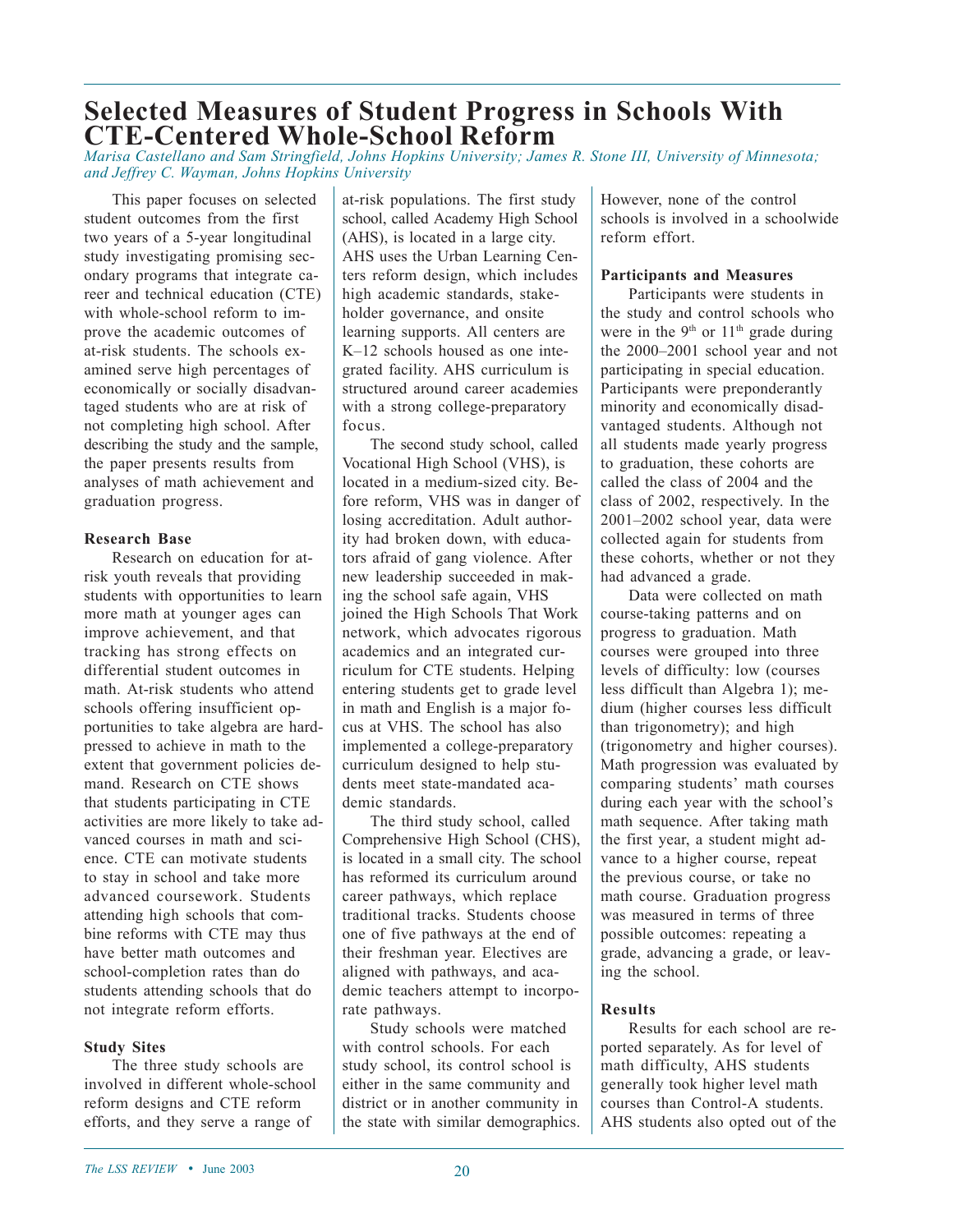math sequence less often than did Control-A students. Students from Control-B were more advanced in math level than VHS students. Students at CHS generally took math at higher levels than did students at Control-C. For the class of 2004, differences were largest in the medium level of math courses for 2000–2001; this difference led to a significant difference in high-level course taking during the sophomore year for the majority of these students.

As for math progression, advancement for the class of 2004 was almost identical at AHS and Control-A. No AHS students repeated a math class the following year. The class of 2004 at VHS appeared slightly more successful in math progression than their Control-B peers, with more students advancing to a higher course and fewer repeating a course. Results were reversed for the class of 2002, with more of them repeating a course and fewer advancing at VHS. Math progression for the class of 2004 at both CHS and Control-C was similar. A similar percentage of the class of 2002 advanced at each school, but fewer of them repeated a course at CHS, and fewer took no math course at CHS.

As for graduation progress, the class of 2004 from AHS and Control-A advanced at similar rates, but students in the class of 2002 at AHS were more likely to advance. Students at Control-A were more likely to leave school than AHS students. VHS and Control-B students were similar in promotion and school leaving. Control-C had more students from the class of 2004 on track to graduate than did CHS. At both schools, the class of 2002 had similar rates of progress toward graduation. Although more CHS students were a year behind in graduation progress, fewer CHS students had left school.

#### **Discussion**

ACADEMY HIGH SCHOOL

While the class of 2004 at AHS and Control-A progressed equally, the class of 2002 at AHS outpaced Control-A. The academic and personal supports that are part of the Urban Learning Centers design may have helped students succeed in math. Moreover, at AHS, students in the class of 2004 who were not on target to graduate were much more likely to be in school a year later. At Control-A, one quarter of the class of 2002 was not attending school a year later. The career themes at AHS may provide some students a reason to continue through the challenges of an academically rigorous curriculum.

VOCATIONAL HIGH SCHOOL

Of the VHS class of 2002, almost one quarter took trigonometry or higher in 2001–2002, whereas before the reforms were implemented, few students took higher math at VHS. Although students in the class of 2002 at Control-B did take significantly more high-level math courses, two thirds of the VHS class of 2002 who moved out of medium-level math went on to high-level math, while only one third opted out of math. Conversely, at Control-B, only half of the class of 2002 moving out of the medium level went on to highlevel math; almost half opted out of math. That VHS has kept pace with another high school in the district is a positive finding, and is especially encouraging given its high numbers of initially low-achieving freshmen.

#### COMPREHENSIVE HIGH SCHOOL

Both classes at CHS and Control-C were similar in math progression. However, the higher numbers of ninth graders who took medium-level math in 2000–2001 at CHS led to a significantly higher

number of 10<sup>th</sup> graders taking high-level math in 2001–2002. More students passed math at CHS in 2000–2001; but by 2001–2002, Control-C students had caught up. CHS students took higher level math courses and progressed through the math sequence faster than did their Control-C counterparts. The greater achievement at CHS may be due to career pathways, which encourage students to plan their futures. Students may have realized the career significance of taking math classes throughout high school; fewer CHS students in the class of 2002 opted out of math. Fewer students from the class of 2004 at CHS were on track to graduate, but of students not on track, more persisted at CHS.

#### **Conclusions**

The results show that those schools that have infused career themes into their schoolwide reforms are either achieving parity or showing a clear advantage over control schools. At AHS and CHS, strong retention is noteworthy. Overall, the results suggest that atrisk students can experience improved math achievement and graduation progress when CTE and whole-school reforms are blended. Schools attempting to implement such comprehensive reforms need support from districts and local employers, because integrating career themes or programs into a curriculum with higher academic expectations requires extensive external support. Success for at-risk students at the schools examined here was related both to increased emphasis on academics and to community support helping students relate schooling to career goals. The comprehensive, wellsupported reforms seen at these schools could be usefully implemented elsewhere to help at-risk students achieve.  $\mathcal{H}$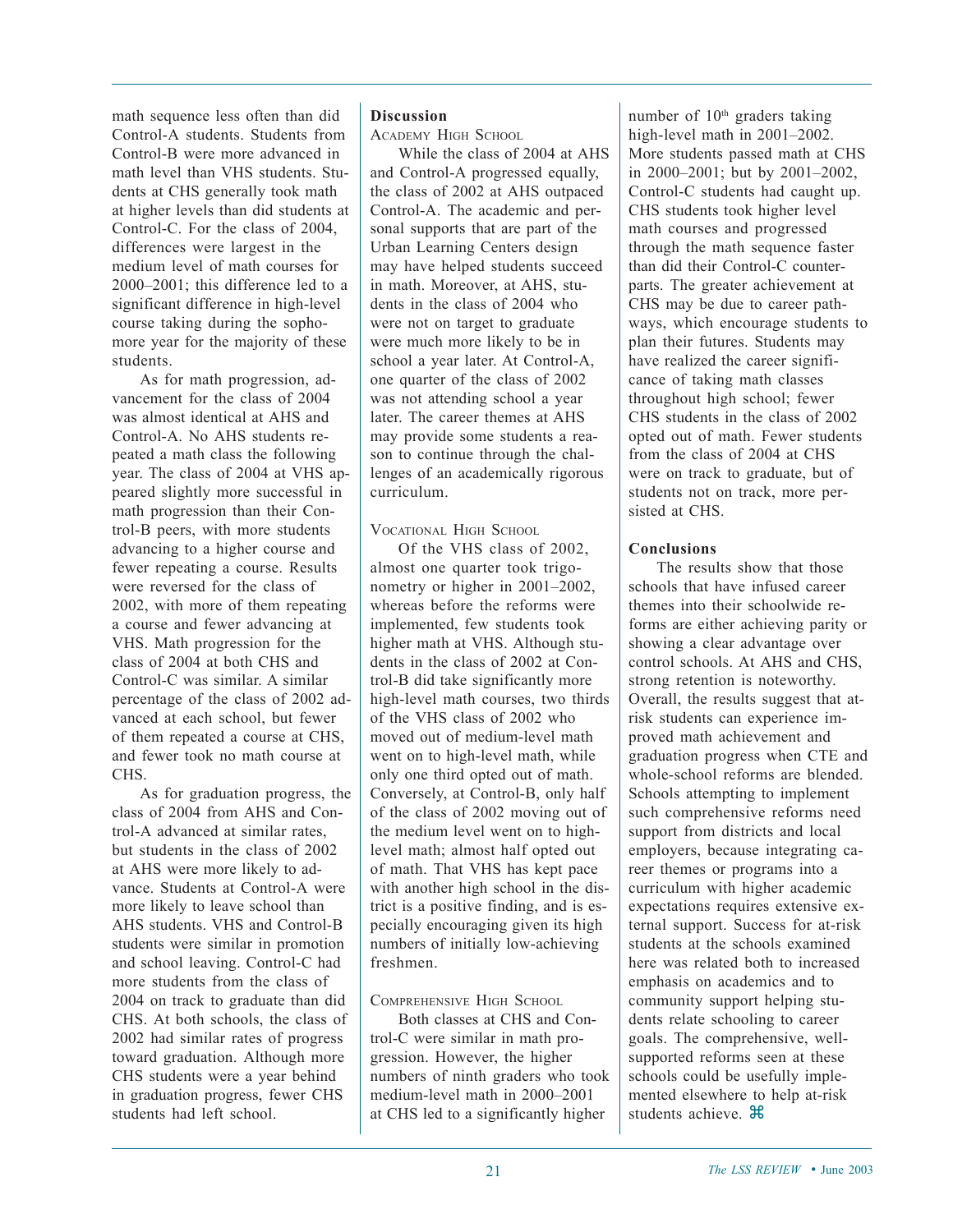## **Effective Dissemination Strategies for Work-Based Education Increasing the Connection Between Research and Practice**

*Karen Seashore Louis and Lisa M. Jones, University of Minnesota*

Research indicates that the role of dissemination in vocational-education reform is weak. The influential Educational Resources Information Centers (ERIC) database contains few documents on vocational education. This article critically examines the problems involved in getting knowledge on a major type of vocational education, work-based education (WBE), into policy and practice. The article defines dissemination; surveys federal efforts addressing dissemination; examines the roles of disseminators and users; explores relations among research, policy, and practice; and discusses implications for WBE dissemination.

#### **Dissemination Defined**

Viewed most broadly, both dissemination and diffusion can be construed as socially shared cognition through which individuals interact and relate new ideas to shared knowledge and culture. Dissemination may be distinguished from its more informal partner, diffusion, by its emphasis on purposive and goal-oriented communication of information that is specific and useable. The intent of dissemination in education is to improve educational organizations and practice.

#### **Major Federal Programs**

Regular communication channels are a feature of effective dissemination systems, and in the 1970s, the United States experimented with efforts to establish state and national networks that could fulfill this function. These projects, which were based on the 19<sup>th</sup> century model of the agricultural extension system, have been maintained but not expanded. As in the extension system, designated agents answer individuals' questions by consulting research and researchers. In turn, researchers use extension agents to communicate new findings rapidly to the field. While the extension model has been effective, it limits dissemination and knowledge use to serving individuals' needs. The problems of education, however, are associated with schools as organizations.

The federal government initiated the ERIC dissemination project in the belief that inaccessibility of research contributed to low levels of innovation in education during the 1960s. The ERIC system evolved with little attention given to how educators would use the system; it has not been practitioner-friendly, although federal efforts to launch more active dissemination strategies in the 1970s did try to show ERIC's usefulness for teachers and administrators. The need to justify ERIC still drives dissemination policy, focusing it on the knowledge base, not on solving users' problems.

The regional educational laboratories (RELs) initiated in the 1960s were another major effort to improve education through research and development. The RELs became the backbone of the government's general-purpose dissemination system serving the broad needs of schools. Despite their central position, the RELs have been bypassed in critical knowledge-use and schoolimprovement projects, including those targeted at vocational education. For example, many federal programs, such as Title I, designate special-purpose assistance centers to provide information and technical help to program recipients. A major feature of special-purpose centers has been isolation from broader strands of school reform and from each other. The isolation of general-purpose dissemination efforts, such as ERIC and the RELs, from other special-focus projects is typical of the tendency of federal policies to promote competition rather than integration.

#### **The Roles of Disseminators and Users**

Disseminators are individuals or groups that link weakly connected social systems. These linking agents are positioned to move research knowledge into practice. Much attention has been paid to ways for disseminators to make information more useable, particularly scholarly reports and large computerized databases like ERIC. However, most efforts to move beyond research reports to alternative modes of presenting research have addressed only the spread of information, not its use. Dissemination should go beyond merely spreading information by addressing incentives for individual change, targeting useable knowledge to practitioners, creating shared understandings of how knowledge can improve local practice, stimulating increased diffusion of new knowledge within and between educational agencies, and emphasizing social processing involving interpersonal contact.

Knowledge use occurs when a decision maker uses disseminated research findings for problem solving and decision making relevant to improving an education system such as WBE. From the user's perspective, relevance is key; practitioners should see a match between their perceived needs and the information provided. Since research began to focus on knowledge use, conflicting views on how knowledge affects practice have arisen. While the relevance of constructivist perspectives to educational practice is debated, several of its tenets correspond with important concerns for disseminators. For example, constructivists suggest that "all knowledge is local." While dissemination is based on the presumption that practitioners have much to gain from ideas that are not local, information generated elsewhere must be compatible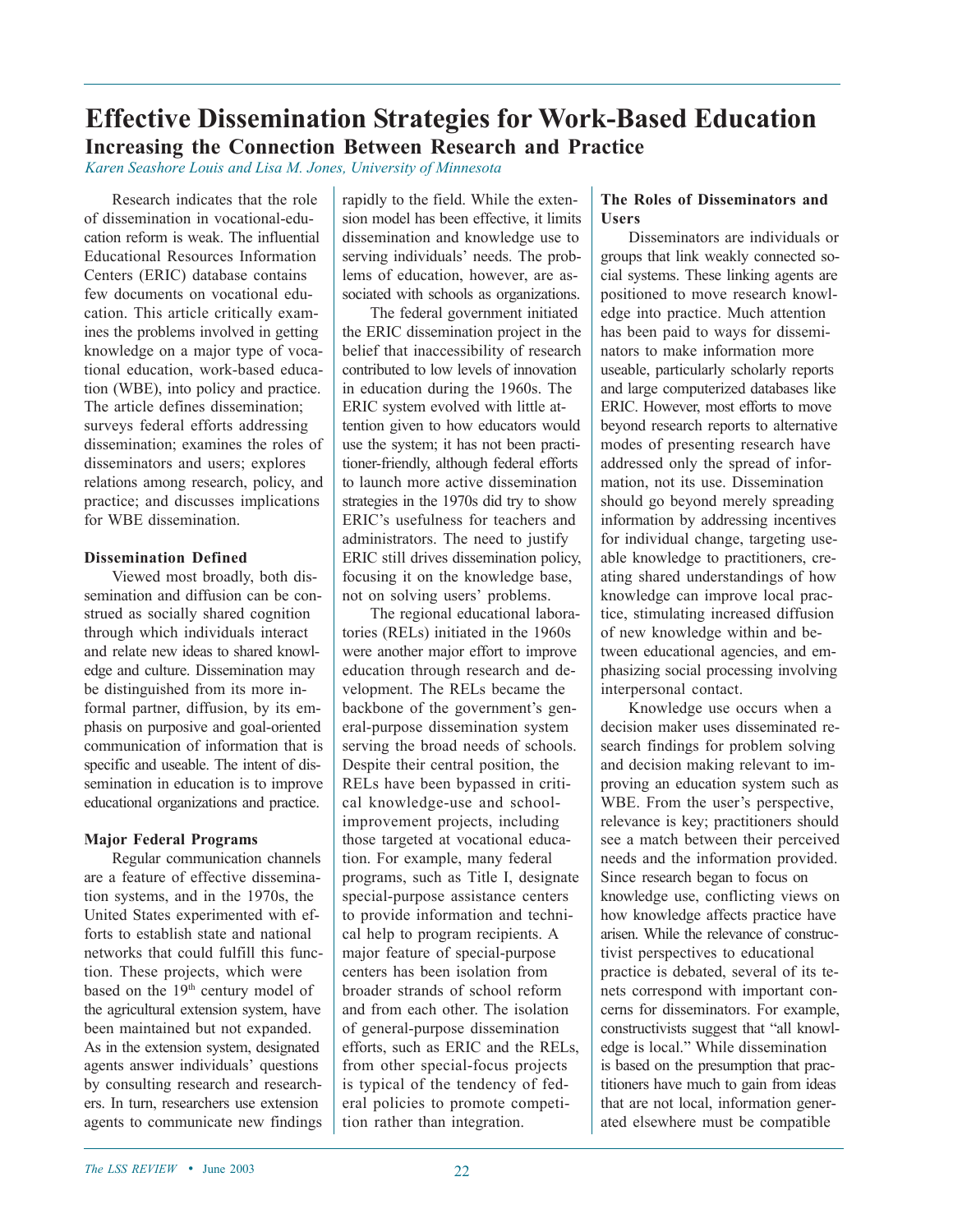with existing beliefs and have local utility. Constructivists also see knowledge as contested, an idea supported by cognitive research that views contesting knowledge and measuring its validity as central to learning. The truth and utility of research will not automatically strike practitioners and policymakers. To transfer knowledge, disseminators must understand the needs of the users who interpret it.

#### **Research, Policy, and Practice**

Many WBE scholars lament that their research is not incorporated in policy. Findings show that despite the close relationship between WBE and economically significant employment policies, policymakers are not turning to WBE research for guidance. However, researchers have overlooked the relationship between policymakers' existing knowledge and new research, which is most applicable when it is compatible with existing beliefs, diffuses rapidly, has obvious local utility, and is discussed in ways that accommodate it to local preferences. Linking agents (and researchers) must recognize that their work must fit policymakers' needs, and they must draw clear connections when immediate utility is not obvious. They must also recognize that "mainstream knowledge," whether research-based or not, tends to crowd out divergent voices, no matter how well established in research. Knowledge becomes a political instrument subject to critical validation.

At the federal and state levels, the interactions between researchers and those who commission research are crucial. Governments typically sponsor research by noted scholars but rarely use it fully without considerable interaction between the scholars and policymakers. This political reality is particularly relevant to WBE, where funding is largely limited to federal agencies with mature policy agendas. At the local level, organizational problems arise that need quick solutions. Local decision makers do

not have the time or the resources to consider knowledge systematically. Most instances of research use at the school level involve small-step decisions made with limited deliberation and based on earlier decisions.

Characteristics of schools and districts, such as their socioeconomic composition, also affect knowledge use and reform. More disadvantaged schools often have weaker connections to sources of knowledge and technical assistance, and are thus lower in internal capacity to use knowledge to solve problems. The WBE community should not ignore the consequences. Most students who could benefit from WBE research are located in disadvantaged communities unable to implement research-based innovation.

The larger policy setting is also important for WBE, because schools have pressing incentives to meet state performance standards. Comprehensive high schools with weak student test results have de-emphasized WBE by requiring students to take more remedial courses as a quick fix. This strategy ignores the long-term solution, advocated by WBE scholars, of integrating academic and vocational subjects; here the research–practice gap is wide.

Other features of school organization influence teachers' ability to use WBE knowledge. Shared memories of previous school learning situations can create openness to future learning. In WBE, however, shared memories can be a constraint, if teachers remember a "golden age" when WBE was central and thus resist change. Further, communication links within schools are often attenuated. Teachers possess knowledge about their own discipline, but they lack the skills to discuss practice across programs, an important step in creating cooperation between academic and vocational programs. Because WBE teachers are often isolated in comprehensive high schools, their expertise also remains on the

margins. Since teachers must interpret and distribute innovative ideas before they can be put into practice, the development of internal communication networks can provide a foundation for school change.

#### **Implications**

This article suggests implications for dissemination practice. Research generated in universities is only one source of knowledge, and its use must be negotiated through a process involving teachers and school leaders. Where barriers to change exist in school organization, redesigning the school should be part of sustained efforts to improve knowledge use. Utilization and impact can only be assessed over the long term, when knowledge-use efforts have improved organization and practice so that practitioners perceive benefits. Given the latent demand for research information among practitioners, dissemination can be consistent with both a bottom-up approach to school reform and with government mandates.

The article also suggests implications for dissemination policy. Coordination between knowledge producers and potential users needs continued policy attention. If schools are directly involved in university research, the chances of utilization and the probabilities of future collaboration increase. The WBE and federal education dissemination systems must include practitioners as partners more intensively. These complex systems must become more coordinated, user-friendly, and reciprocal. Dissemination systems should provide incentives for practitioner knowledge use that can be stimulated by policy. Dissemination cannot be micromanaged at the policy level. Its success—and that of students who benefit from research knowledge—depends on creating environments for competent communication and use at the school level.  $\mathcal{H}$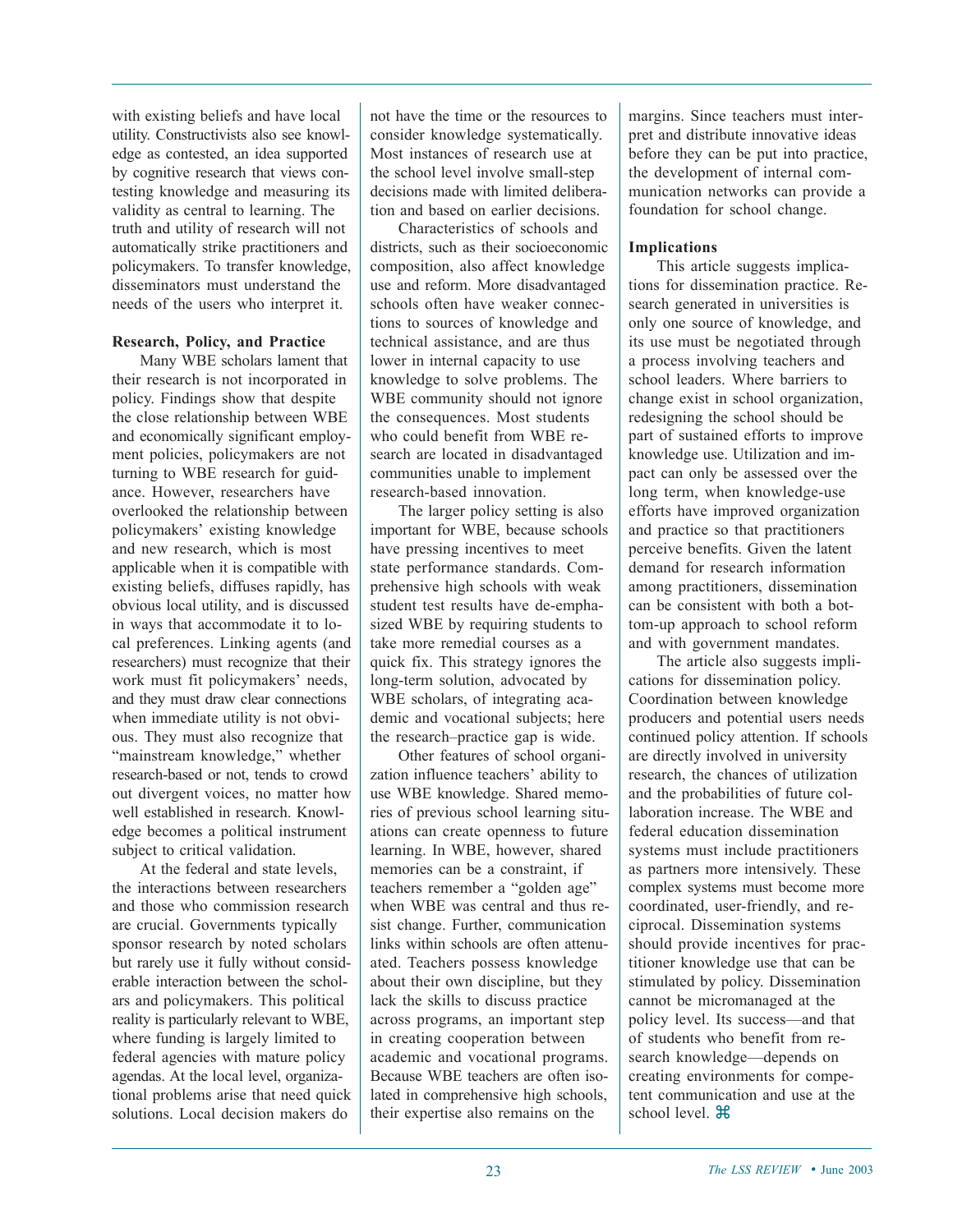### **Understanding Tech Prep as Reform Major Results and Policy Implications of the "Community College and Beyond" Longitudinal Study**

*Debra D. Bragg, University of Illinois at Urbana-Champaign*

Tech Prep (TP) emerged from the Tech Prep Education Act of the 1990 Perkins Act Amendments. TP was promoted to meet the needs of disengaged students, who often graduate without competencies needed for work success, by integrating rigorous academics with vocational education and formally linking secondary and postsecondary curricula. Federal law mandated that federal TP funds be administered through local consortia of secondary and postsecondary institutions. TP initiatives must include articulation agreements formalizing partnerships and core curriculum with progressively rigorous, sequential academic and career-and-technical-education (CTE) coursework. This work must lead to a 2-year certificate, associate's degree, or formal apprenticeship.

After several years of assessment, a national evaluation of TP sponsored by the Office of Vocational and Adult Education (OVAE) praised consortia for strengthening stakeholder collaboration and career guidance, emphasizing applied instruction, and linking employers with students. However, evaluators criticized TP programs for lacking consistency and for failing to create seamless curricular pathways. The evaluators suggested that programs with whole-school reform goals were too unfocused and underfunded.

At about the time of the national evaluation, new Perkins legislation authorized TP funding beyond 1998 and encouraged alternative instructional strategies for learners not well served by current curriculum. Contextual learning and work-based learning (WBL) received greater attention. The legislation also supported 2+2 TP programs articulated with baccalaureate programs in 2+2+2 options; accountability was emphasized. This article analyzes TP as a reform strategy. It summarizes the current reform context, examines

a longitudinal study of TP programs, and considers implications of the study.

#### **Reform Context**

TP emerged on the cusp of a new vocationalism focusing on both rigorous workplace requirements and high academic standards. This new vocationalism also emphasizes progression from entry-level to professional preparation, the changing nature of education and work, curricular integration, learner-centered instruction, assessing outcomes accountably, faculty collaboration on reform, and the prominence of WBL in school reform.

American educational reform has evolved in three waves since the 1983 *A Nation at Risk* report. First-wave reforms aimed at increasing academic requirements and standards from the top down. Second-wave reforms aimed at deepening the relationship between schools, families, and communities. The current reform wave aims at whole-school reform. The 2001 federal No Child Left Behind (NCLB) legislation is consistent with the current wave's emphasis on holding schools accountable for student achievement. NCLB also gives state and local officials the flexibility to find solutions to local problems without undue bureaucratic interference. In the complex context of the new vocationalism and NCLB, making TP an effective reform strategy is both challenging and worthwhile.

#### **Longitudinal Study**

Student experience in TP was central in a 4-year longitudinal study, funded by OVAE and beginning in 1998, called "Community College and Beyond" (CC&B). The study used a longitudinal design that followed students from high school to community college and into employment, combining qualitative cross-case analysis with quantitative assessment of student outcomes. Study sites were representative and

longstanding consortia showing strong commitment to TP and implementing programs effectively. Multiple interviews were conducted with high-school and community-college administrators, teachers, students, and other stakeholders. At each site, comparative assessment of student outcomes was conducted, drawing heavily on analysis of student records and follow-up surveys. A sample of TP participants (locally defined) and nonparticipants was selected systematically within each consortium. The sampling technique allowed generalization of results to all schools within the consortia. The study assessed transition to postsecondary education and employment, controlling for individual differences associated with academic ability.

#### **Implementation Results**

In study consortia, TP focused mostly on secondary curriculum reform during initial implementation. A college TP model emerged in some consortia. This model emphasized the coursework required for admission to 4-year colleges, except that TP participants took CTE courses rather than a foreign language. Participants engaging in college-prep courses in the initial high-school years progressed to advanced academics more readily than those taking basic courses. This pattern was most evident in states with rigorous graduation requirements. New articulation agreements allowing concurrent enrollment and dual credit increased college-credit opportunities. All consortia established some 2+2+2 agreements and enhanced pathways to 4-year degrees. Changes in secondary CTE curriculum appeared in all consortia. New CTE programs were integrated with TP because of required postsecondary components and local labor-market needs. Career clusters (groupings of related careers) and career pathways (secondary–postsecondary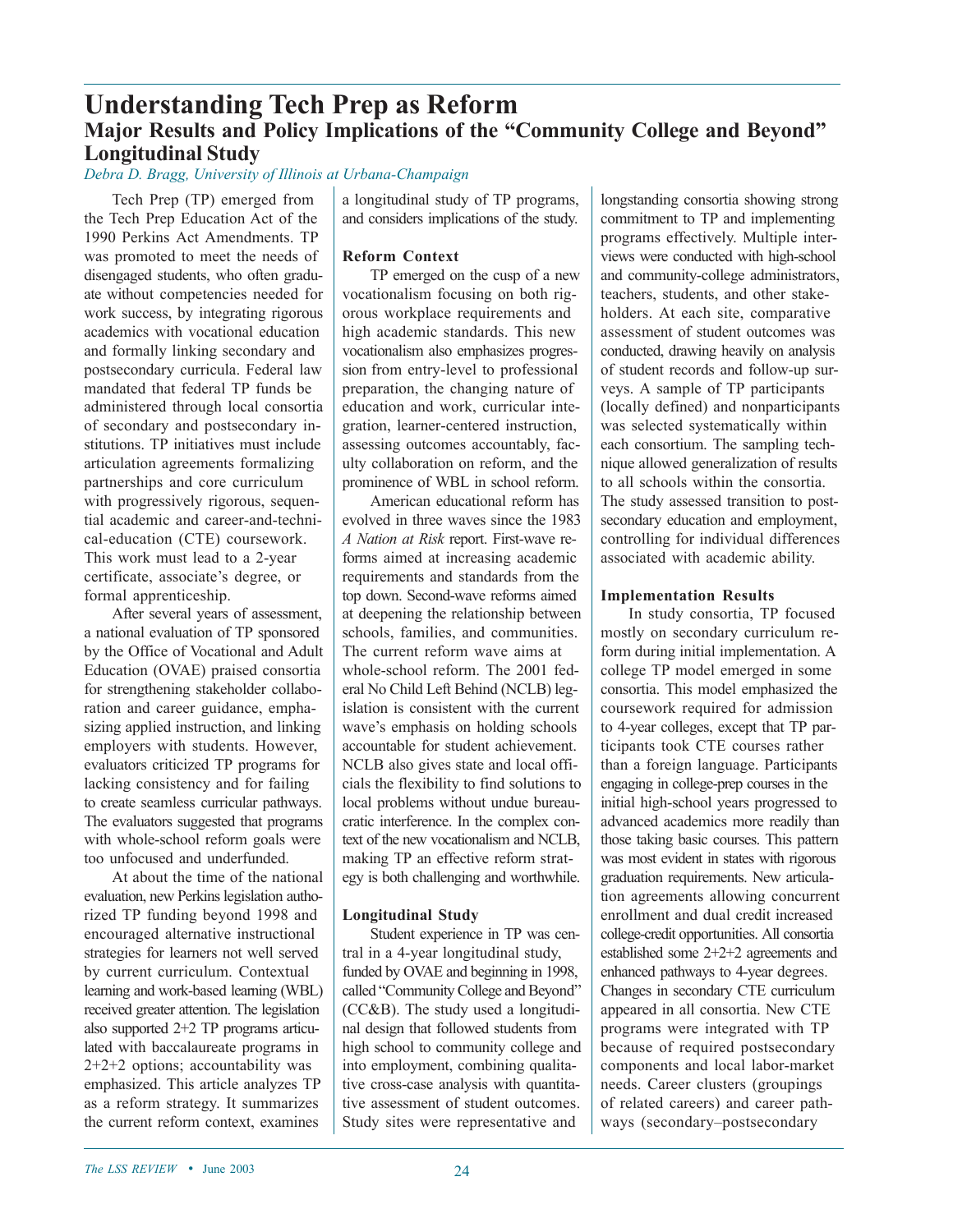career preparation) were emphasized. They were helpful in building sequential core curricula leading to multiple exit points and credentials, including new occupational certifications.

Community colleges also added CTE programs, although these were not usually associated with TP. In some cases, curricula integrating clusters (e.g., allied health professions) with related academic studies (e.g., biological sciences) were already long in place. A few community-college learning communities sequenced curricula with secondary curricula. The design of TP curricula leading to multiple credentialing points helped link secondary and postsecondary levels. Increasingly, TP programs awarded college credit for high-school coursework by utilizing certifications as benchmarks of college-level skill acquisition.

Attribution of participation and outcomes to particular student groups was hampered by differences in key definitions. Because the stigma of tracking associated with vocational education kept some students away from TP, leaders advocated involvement of all students, exacerbating confusion about program purpose. Practical issues regarding articulation agreements and alternative curriculum characterized implementation. Some consortia aligned TP curriculum effectively with state standards. Substantial effort was made to replace standard academic pedagogy with contextual teaching and applied academics. All consortia implemented workshops for teachers on this pedagogy. Several sponsored teacher worksite visits.

Extensive professional development of administrators was beneficial. In communities where TP was perceived as opposed to academic reform, it helped to have former academic teachers lead consortium activities. Communication between constituent institutions was crucial to successful implementation. Better articulation agreements resulted from commitments to ongoing communication between key secondary and postsecondary

personnel. Local leadership turnover complicated and slowed implementation, and funding was often too limited for effective implementation. Some consortia found state support useful, while others complained about lack of state guidance or protested against excessive state interference. Business support of TP was strong.

#### **Student Outcomes**

Students in TP did not differ substantially in race and socioeconomic status from comparison-group students, suggesting that racial and economic tracking was not occurring for these groups. However, TP had more male participants in four consortia, probably as a result of male-oriented CTE specializations. Course requirements within consortia influenced academic and CTE course taking. Consortia that programmed TP with academic subjects such as math and science had students who took more intensive math and science. Math course taking was slightly greater for TP participants in four consortia. TP participants at one site started significantly below their counterparts in math level but ended significantly higher. In five consortia, nonparticipants exceeded participants in total semesters of science taken. At two sites, dual TP/college-prep enrollment was comparable to or greater than general-population enrollment in college prep. Course enrollment in CTE was enhanced by TP programming. WBL activities such as co-op were prominent among TP participants. Articulated course taking was substantial for TP participants at five sites

The percentage of students attending 2-year colleges was high. TP participants slightly exceeded nonparticipants in 2-year college enrollment. Attendance at 4-year colleges was particularly evident where higher education options were plentiful. College enrollment among TP participants involved substantial continuation of CTE in related postsecondary fields. However, most TP participants need remedial courses in college. Completion of 2-year college degrees or certificates was not common among study participants, with only about 10% earning a credential 3 or 4 years after graduation. Some TP participants advanced beyond low-wage jobs after high school, indicating potential labormarket advantages for TP training, which seems relevant to semiskilled or technical employment.

#### **Implications**

Analysis of CC&B suggests implications for policy and practice. Consortia are supporting NCLB by aligning TP with other state and local efforts to enhance student achievement and developing rigorous secondary–postsecondary curricula. Full-scale reform focused on core academic curriculum and CTE enhances learning best. Consortia progressing most with TP implementation distinguish between TP and secondary CTE programs geared to immediate post-high-school employment. Because TP, like CTE, continues to be viewed as tracking, consortia should encourage rigorous academics and recruit students of all abilities and traits. Overcoming gender inequities is important. Effective assessment of TP impact requires clear definitions of programs and participation that enable innovation and consistency. Assessment must provide detailed information showing how reform benefits students over time.

Consortia have accomplished considerable change despite limited funding. If TP is to function as whole-school reform, additional funding at all levels is needed. Also essential are dualcredit programs for advanced CTE and academic courses. Community colleges must play a key role in administration, articulation, curriculum, school–businesses links, and evaluation. To strengthen their role, it will be important to learn from consortia where the colleges are active. By collaborating effectively in TP implementation, secondary and postsecondary institutions can increase all students' chances of success.  $\mathcal{H}$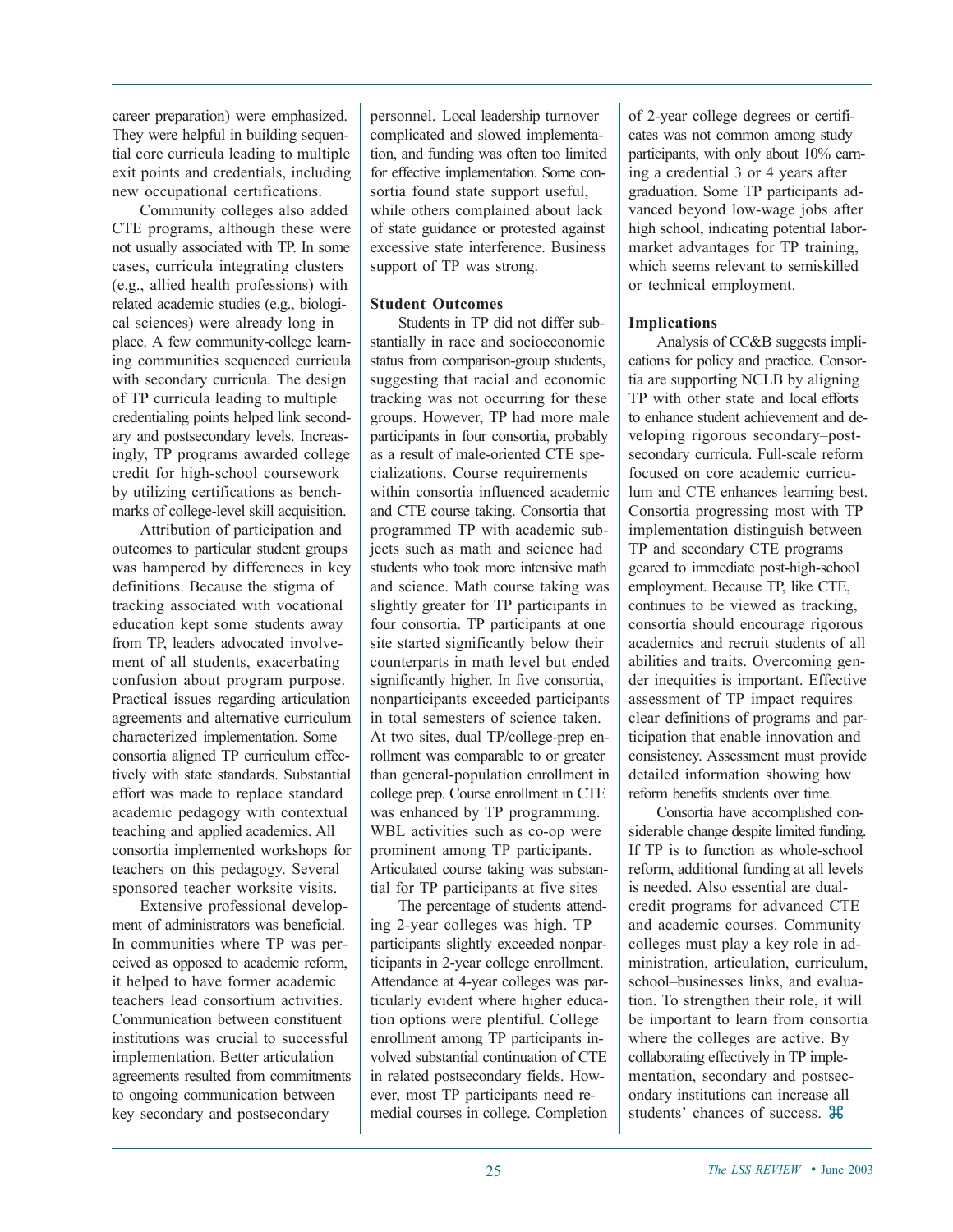## **Policy Perspectives for Work-Based Education in U.S. High Schools**

*Betsy Brand, American Youth Policy Forum*

Effective education practices are linked to effective policies. In workbased education (WBE), today's policies are made and implemented in a complex reform environment. This paper examines WBE from the perspectives of policymaking. It defines WBE, relates WBE to standards-based reform, outlines a new approach to high school incorporating WBE, discusses benefits of WBE, presents typical programs and schools, and offers policymaking implications.

#### **Defining Work-Based Education**

Ranging from career fairs to intensive apprenticeships, WBE is not clearly defined in policy or practice. One definition might include only learning that occurs at a worksite, while another might include what is often called career and technical education (CTE), which encompasses career-related coursework in school buildings. The concept of WBE could also embrace related activities such as community service and alternative education programs using work to motivate students. Also difficult to define is the link between WBE and academic standards, a link that most policymakers would question. Meaningful, comprehensive, and rigorous WBE is rare in high schools. Policymakers still define WBE in terms of vocational shop programs, and unfortunately, many high schools still only offer outmoded programs that reinforce this view.

Federal education policy does not focus on WBE, and few members of Congress are familiar with WBE programs. The upcoming reauthorization of the Perkins Vocational and Technical Education Act will raise questions about the role and value of WBE. Moreover, states do not focus on WBE because they are engaged in addressing the academic progress requirements of the No Child Left

Behind Act (NCLB). States are also facing budget deficits that could result in fewer dollars for WBE. Because local programs vary widely, WBE remains unequally supported and inconsistently defined.

#### **Work-Based Education and Standards-Based Reform**

Given the education policy landscape focused on NCLB, WBE advocates must consider ways to link WBE with improving academic performance. Standards-based reform is focused on relating curriculum and instruction to improved performance. The impact of standards-based reform on WBE is still unclear. Some fear that career and technical courses will be crowded out of secondary curriculum. All high-school students will have to participate in a rigorous course of study. If WBE programs are weak academically, they will be eliminated. Reformers interested in WBE must address the question, "What should WBE look like to help students meet standards?" New models for high schools that help all students succeed will be important; such models can include WBE.

#### **A New Approach to High School**

The American Youth Policy Forum (AYPF) has conceived a theoretical high-school model, High Schools of the Millennium, that offers rigorous, motivating curriculum and college and career preparation that meets adolescents' developmental needs. Major elements of this model are high standards and expectations, provisions for civic involvement, use of community resources for learning, personalized learning communities, instruction based on interactions with adults and development of real-world competencies and career goals, ongoing assessment, and accountability to the community and to NCLB mandates.

This model emphasizes that high schools must focus on rigorous academic curriculum and high achievement. Although no evidence indicates that WBE participation improves highschool students' test scores, research does show that participation can increase attendance, grades, graduation rates, and postsecondary entry. This evidence can show policymakers that WBE leads to successful academic outcomes. The many benefits of WBE merit examination.

#### **Benefits**

By providing interesting content related to future activities, WBE engages students in education. Careers provide the context for academic material, teaching students not just academic skills but the relevance of schooling to career goals. Career learning helps teens see how studies lead to success in both careers and college, providing a double incentive to work hard. Learning in the context of meaningful, real-world problems often excites students discouraged by an abstract teaching approach. Furthermore, WBE students can benefit from working with professionals. Such connections with caring adults are a key factor in adolescents' success. Workplace mentors can have valuable influence on youth who lack other adult support. Industry-relevant WBE also provides students with occupational skills that enable them to support themselves after high school. Employability skills not usually learned in high schools, such as reliability and effective professional communication, are also gained through WBE.

In sum, WBE is a beneficial context for learning, provided it is not linked with watered-down curriculum. Rigorous academic coursework is required to ensure that all students meet standards. Many students need extra academic support in the early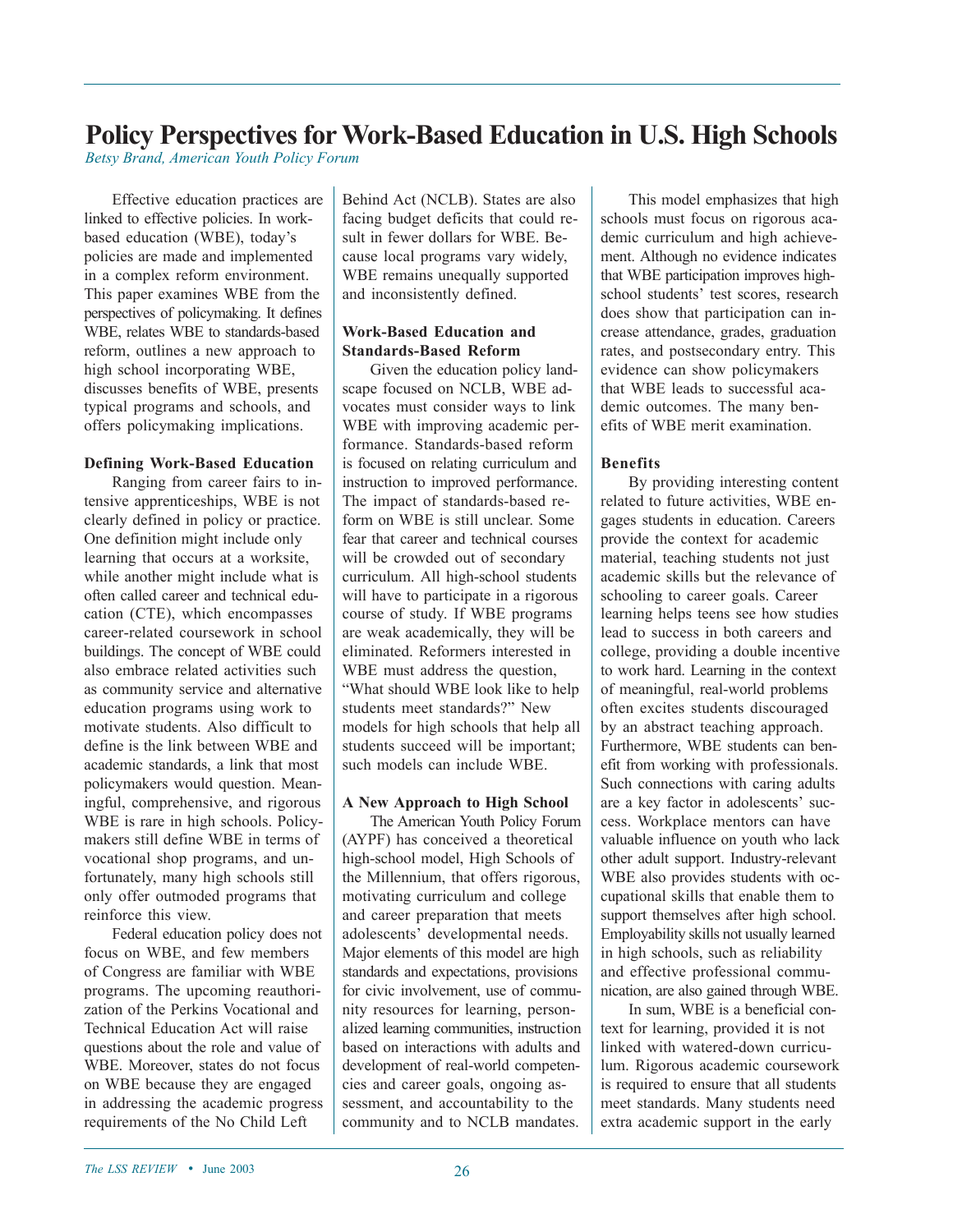high-school years, and WBE activities should not interfere with that support. If policymakers replace low-expectation vocational education with new, academically challenging programs, WBE can help students reach both standards and career goals. A number of innovative programs and schools can serve as models for policy.

#### **Leading Programs and Schools**

A well-known program that has helped modernize vocational education is *Tech Prep*. Federally funded, Tech Prep links secondary and postsecondary technical studies in a sequenced program using applied career learning and leading to a 2-year postsecondary degree. *Dual enrollment programs* are similar, featuring opportunities to take community-college occupational courses during high school and progress toward a college degree. *Career academies* have garnered interest because they are often structured as small schools, which bring many benefits. Academies have strong business partners who provide student internships, a strong incentive for participation. Classes are set in career contexts. Similar programs use *career clusters*, small learning communities focused on career-related, college-preparatory coursework. *High Schools That Work* (HSTW), a widespread program, features rigorous classes with high credit requirements in English, math, and science. Academics are integrated with careeroriented occupational learning. HSTW schools have shown performance gains on national standardized tests.

Many schools use the leading programs to provide rigorous academic curriculum integrated with WBE opportunities. The following exemplary schools provide rigorous academics for all students; comprehensive curriculum, student support, and postsecondary education paths; career themes for integrated learning and student engagement; learning opportunities in the community; small learning environments; and considerable contact with adults.

- *Saunders Trades and Technical High School* in New York uses the Tech Prep program in partnership with postsecondary institutions. Programs of study are offered in technological, vocational, and occupational sciences. In small learning environments, students work with the same teachers for three years in a career major. Alternative assessments such as student projects are widely used. Of graduates, 95% enter postsecondary education.
- *The Bergen Academies* in New Jersey use a career academy program geared toward college preparation. Seniors locate internships with a wide range of employers in nearby New York City. Of 1998 graduates, 100% entered 4-year colleges.
- *Sussex Tech High School* in Delaware, using the HSTW model, offers programs in career areas such as business and industrial/engineering technologies. The school features an integrated academic and occupational curriculum leading to postsecondary education. Postsecondary entry in 2001 was 87%.

#### **Policymaking Implications**

As the Perkins Act faces reauthorization, the following factors will shape the future of WBE.

- *Standards-based reform* and closing the achievement gap will drive education policy for years to come, making it necessary to align current education laws with NCLB.
- *Tight budgets* are here to stay. WBE stakeholders must ask, "How can we innovate using the money we have?" Fiscal pressure will grow as other federal laws compete with Perkins for reauthorization.
- The federal government will increasingly require research demonstrating *programs' effectiveness* in boosting student performance. Programs must have an evaluation component or collect outcome data. Evidence that WBE increases standardized test scores and other

factors related to achievement would help support programs.

- The appropriate *federal role in supporting youth and high schools* will come under review. The administration wants to better understand how current programs serve youth and to identify effective practices for disadvantaged youth.
- *The Program Assessment Rating Tool*, comprised of assessment criteria on program performance and management, will be used to rate many education programs, beginning in 2004. The tool could profoundly affect future WBE funding.

In this context, advocates must clarify how WBE fits into the larger agenda of helping youth succeed. For example, WBE offers connections with caring adults and service opportunities, which are increasingly recognized as important for youth. Advocates should make sure that these benefits are considered in discussion of education policies. Finally, some political realities pose serious threats to WBE, while others provide opportunities. It is time to link WBE to mainstream reform efforts and demonstrate how WBE can help students succeed.  $\mathcal{H}$ 

### *The LSS REVIEW*

Mark Rohland *Editor*

This publication is supported in part by the Mid-Atlantic Regional Educational Laboratory, the Laboratory for Student Success. The opinions expressed do not necessarily reflect the position of the supporting agencies, and no official endorsement should be inferred.

For more information, write LSS, Temple University, 1301 Cecil B. Moore Avenue, Philadelphia, PA 19122-6091, or call (215) 204-3000. Selected LSS publications and abstracts of articles, including back issues of *The LSS REVIEW* and the CEIC *REVIEW*, are available at http:// www.temple.edu/LSS/lssreview.htm